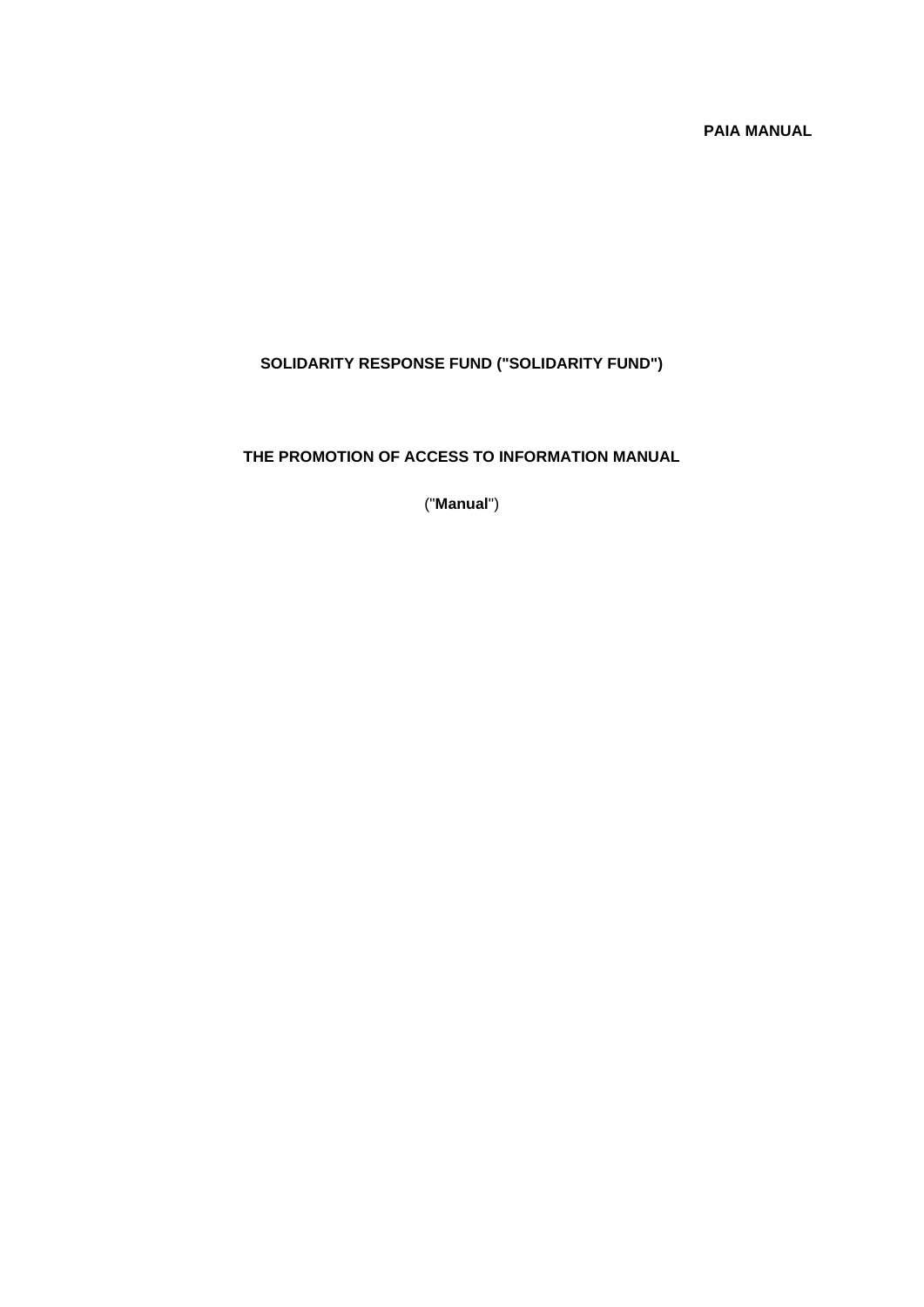#### 1. **PREAMBLE**

The Promotion of Access to Information Act, 2000 ("**PAIA**") came into operation on 9 March 2001. PAIA seeks, among other things, to give effect to the Constitutional right of access to any information held by the State or by any other person where such information is required for the exercise or protection of any right and gives natural and juristic persons the right of access to records held by either a private or public body, subject to certain limitations, in order to enable them to exercise or protect their rights. Where a request is made in terms of PAIA to a private body, that private body must disclose the information if the requester is able to show that the record is required for the exercise or protection of any rights, and provided that no grounds of refusal contained in PAIA are applicable. PAIA sets out the requisite procedural issues attached to information requests.

Section 51 of PAIA obliges private bodies to compile a manual to enable a person to obtain access to information held by such body and stipulates the minimum requirements that the manual has to comply with.

This Manual constitutes SOLIDARITY FUND' PAIA manual. This Manual is compiled in accordance with section 51 of PAIA as amended by the Protection of Personal Information Act, 2013 ("**POPIA**"), which gives effect to everyone's Constitutional right to privacy and largely commenced on 1 July 2020. POPIA promotes the protection of personal information processed by public and private bodies, including certain conditions so as to establish minimum requirements for the processing of personal information. POPIA amends certain provisions of PAIA, balancing the need for access to information against the need to ensure the protection of personal information by providing for the establishment of an Information Regulator to exercise certain powers and perform certain duties and functions in terms of POPIA and PAIA, providing for the issuing of codes of conduct and providing for the rights of persons regarding unsolicited electronic communications and automated decision making in order to regulate the flow of personal information and to provide for matters concerned therewith.

This PAIA manual also includes information on the submission of objections to the processing of personal information and requests to delete or destroy personal information or records thereof in terms of POPIA.

| <b>VERSION</b> | <b>POLICY OWNER</b> | <b>DATE</b> |
|----------------|---------------------|-------------|
|                | Zanele Ngwepe       | 14 May 2021 |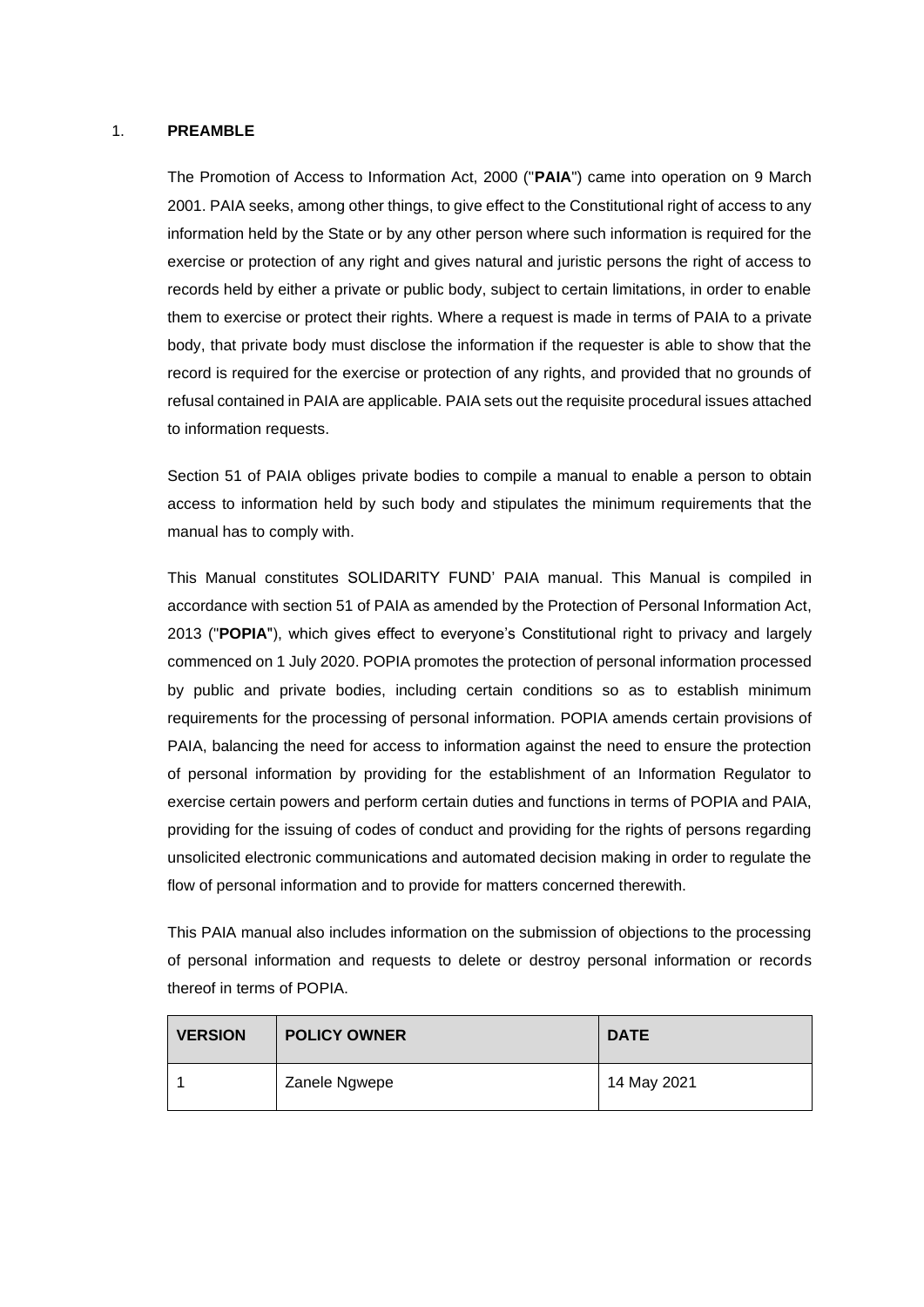#### 2. **ABOUT SOLIDARITY FUND**

President Cyril Ramaphosa announced the Solidarity Fund on 23 March 2020 to unite the nation in our response to the COVID-19 crisis. The Fund has created a platform for all South Africans, from the public and private sectors, civil society, as well as the general public, to contribute to one consolidated effort.

The Fund is a rapid response vehicle designed to fund impactful initiatives that will augment the national health response, contribute to a national humanitarian effort and mobilise South Africans to act to stop the virus and support their compatriots. While it will work closely with the Government and Business for South Africa, it is separate and independent from both Government and Business. It is a fund for all of South Africa.



#### 3. **ORGANOGRAM/STRUCTURE**

#### 4. **CONTACT DETAILS**

|                                | <b>Information Officer</b>                                          | <b>Information</b><br><b>Deputy</b><br><b>Officer</b> |
|--------------------------------|---------------------------------------------------------------------|-------------------------------------------------------|
| Direct<br>Telephone<br>Number: | 0860 001 001                                                        |                                                       |
| Email Address:                 | Zanele.Ngwepe@solidarityfund.co.za                                  |                                                       |
| Physical address:              | c/o ENSafrica The Marc   Tower 1,<br>129 Rivonia Road, Sandton 2196 |                                                       |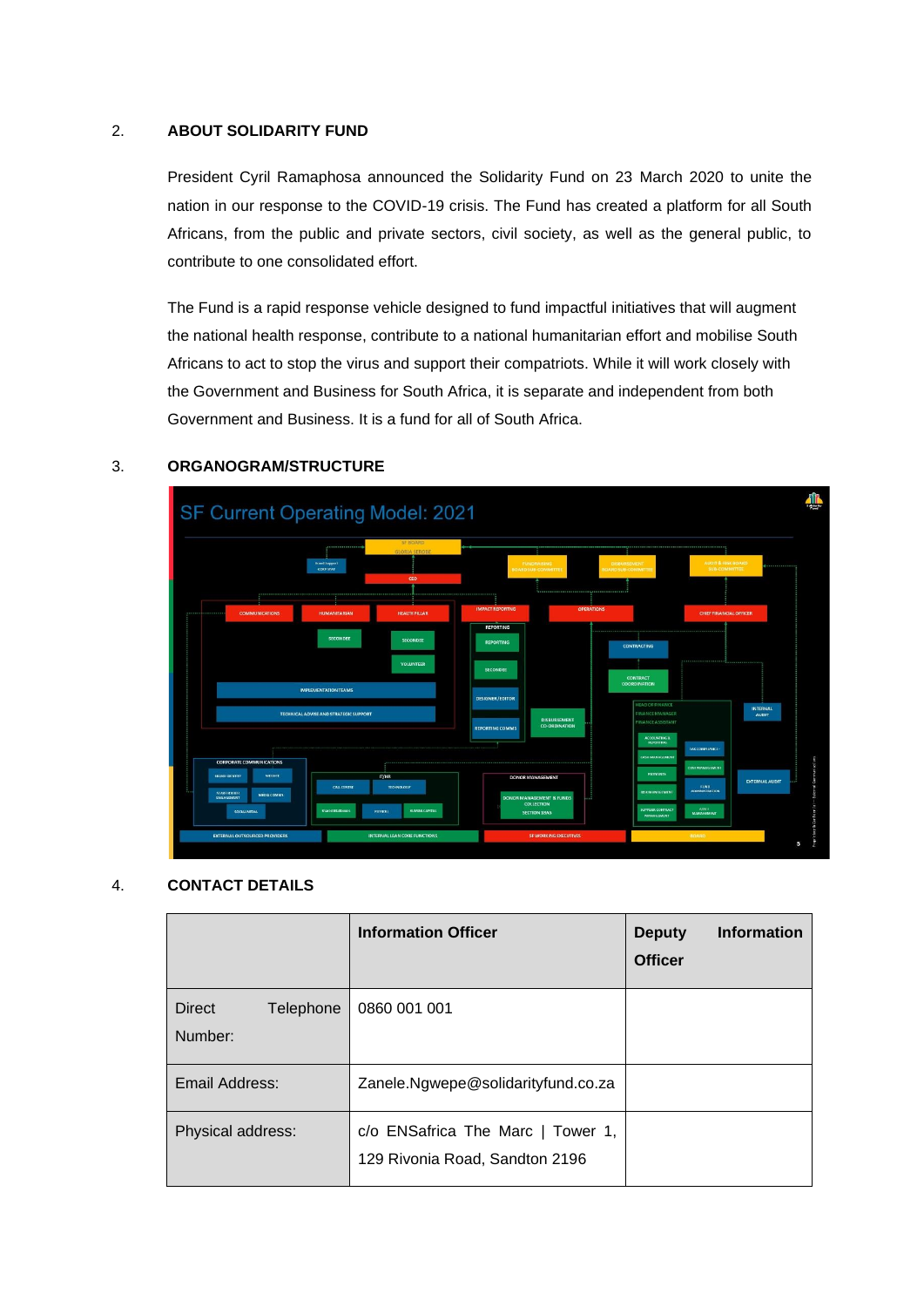| Postal address: | Same as physical address |  |
|-----------------|--------------------------|--|
|                 |                          |  |

#### 5. **INFORMATION REGULATORS GUIDE**

An official Guide has been compiled which contains information to assist a person wishing to exercise a right of access to information in terms of PAIA and POPIA. This Guide is made available by the Information Regulator (established in terms of POPIA). Copies of the updated Guide are available from Information Regulator in the manner prescribed. Any enquiries regarding the Guide should be directed to:

| <b>Postal Address:</b>   | P.O Box 31533                       |
|--------------------------|-------------------------------------|
|                          | Braamfontein, Johannesburg          |
|                          | 2017                                |
| <b>Telephone Number:</b> | +27 (0) 10 023 5207                 |
| <b>E-mail Address:</b>   | inforeg@justice.gov.za              |
| Website:                 | https://www.justice.gov.za/inforeg/ |

#### 6. **OBJECTIVES OF THIS MANUAL**

The objectives of this Manual are:

- to provide a list of all records held by the legal entity;
- to set out the requirements with regard to who may request information in terms of PAIA as well as the grounds on which a request may be denied;
- to define the manner and form in which a request for information must be submitted; and
- to comply with the additional requirements imposed by POPIA.

#### 7. **ENTRY POINT FOR REQUESTS**

PAIA provides that a person may only make a request for information, if the information is required for the exercise or protection of a legitimate right.

Information will therefore not be furnished unless a person provides sufficient particulars to enable SOLIDARITY FUND to identify the right that the requester is seeking to protect as well as an explanation as to why the requested information is required for the exercise or protection of that right. The exercise of an data subject's rights is subject to justifiable limitations, including the reasonable protection of privacy, commercial confidentiality and effective, efficient and good governance. PAIA and the request procedure contained in this Manual may not be used for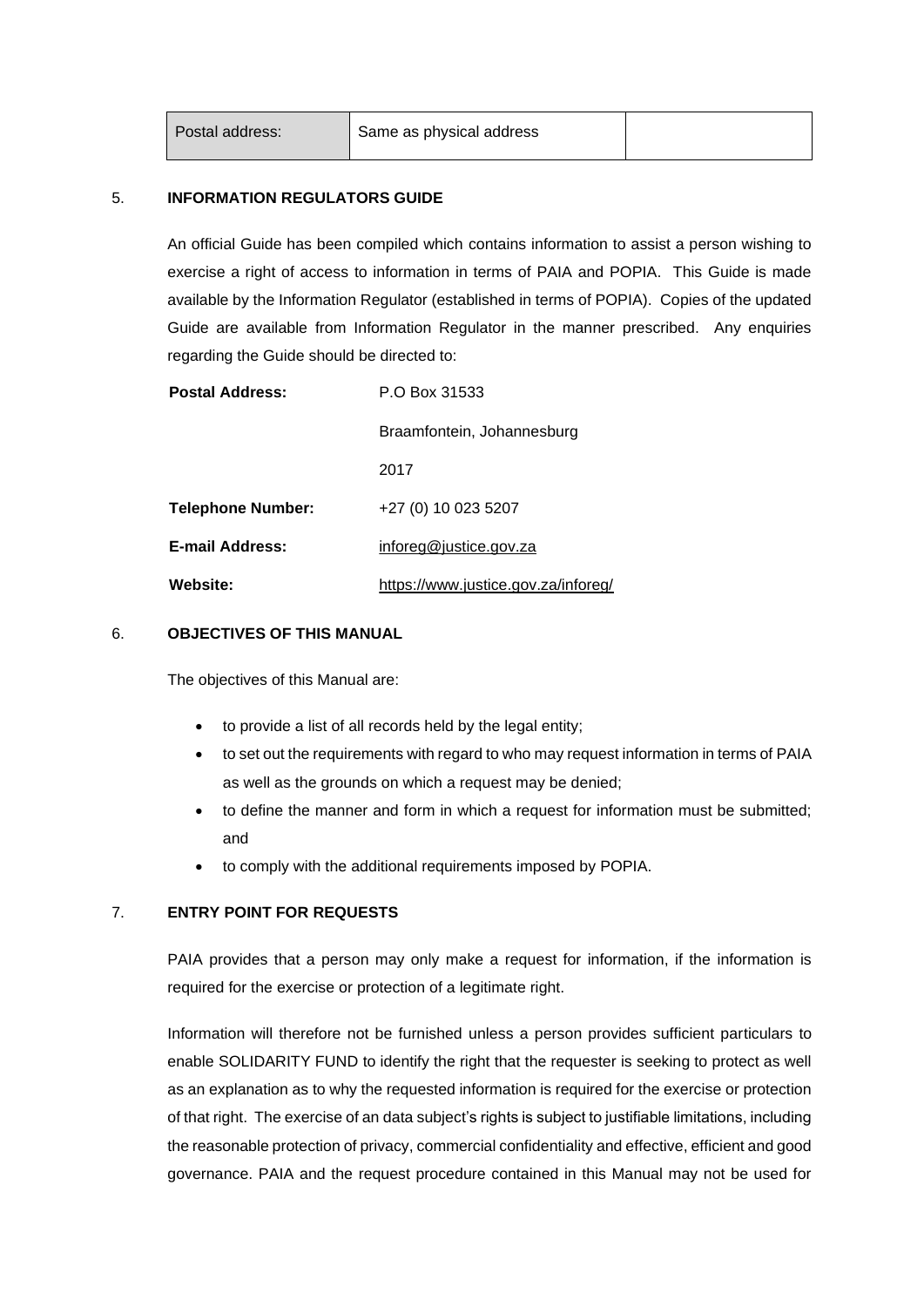access to a record for criminal or civil proceedings, nor should information be requested after the commencement of such proceedings.

The Information Officer has been delegated with the task of receiving and co-ordinating all requests for access to records in terms of PAIA, in order to ensure proper compliance with PAIA and POPIA.

The Information Officer will facilitate the liaison with the internal legal team on all of these requests.

All requests in terms of PAIA and this Manual must be addressed to the Information Officer using the details in paragraph 3 above.

#### 8. **RECORDS HELD BY SOLIDARITY FUND**

#### **Personnel Information:**

These records include secondment/volunteer agreements of all SOLIDARITY FUND Volunteers & Secondees and employment policies.

#### **Business records of SOLIDARITY FUND**:

These records include:

- Financial records
- Minutes of meetings of the executive committee, departmental meetings and staff meetings.
- SOLIDARITY FUND plans and other operational policies
- Annual reports and other statutory reports
- Newsletters, press releases and other publications

#### 9. **AUTOMATICALLY AVAILABLE INFORMATION**

Information that is obtainable via SOLIDARITY FUND' website about SOLIDARITY FUND is automatically available and need not be formally requested in terms of this Manual.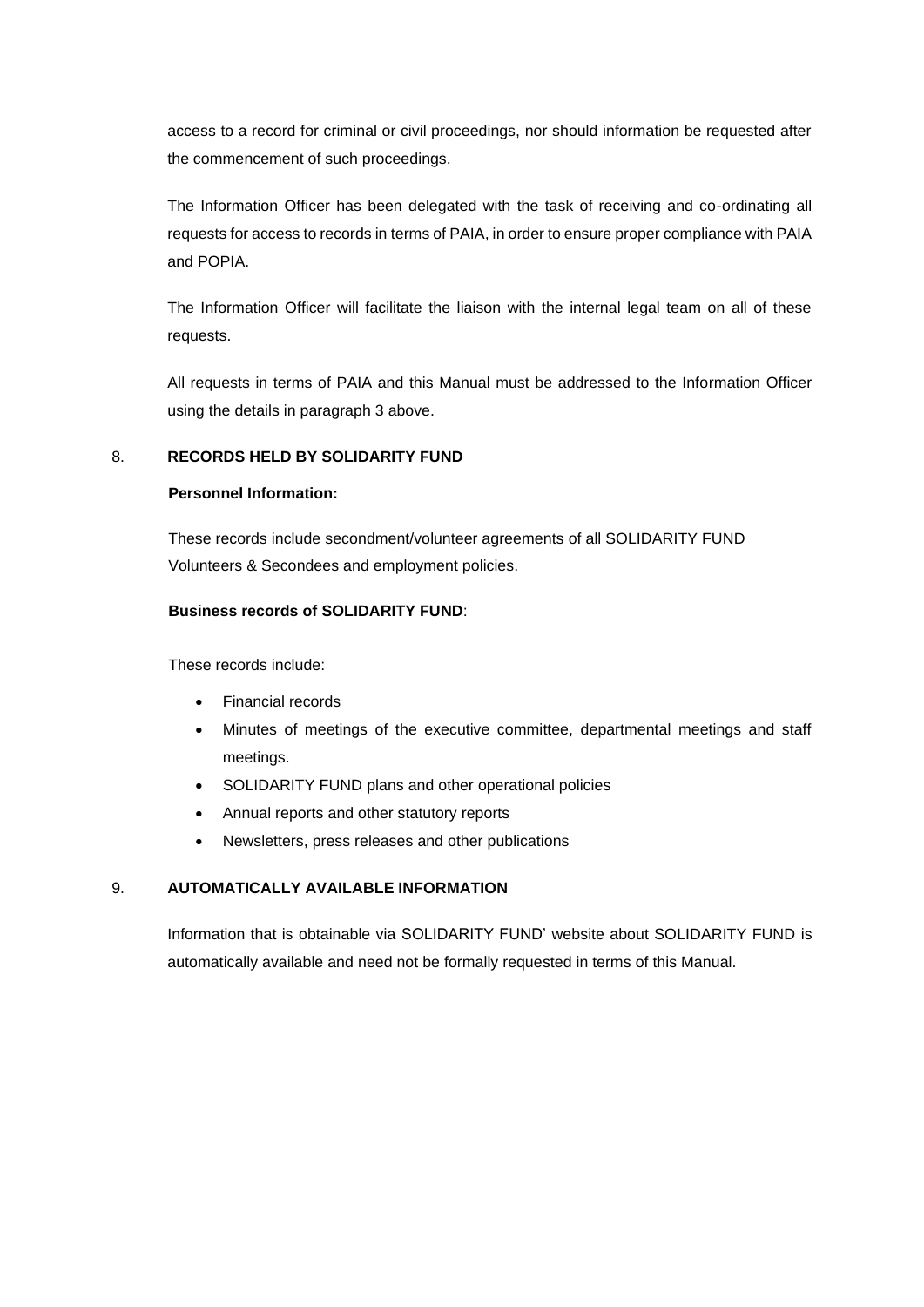#### 1. **DISCLOSURES ON REQUEST**

| <b>Communications</b>  | Press releases                 |
|------------------------|--------------------------------|
| <b>Human resources</b> | Volunteer agreement list       |
|                        | Secondment agreement list      |
|                        | Service provider contract list |
|                        | HR Policy (in draft)           |
| <b>Financial</b>       | Pledge Trackers                |
| management             | <b>Financial statements</b>    |
|                        | <b>Management Accounts</b>     |
|                        | Supplier contracts             |
|                        | <b>Financial Policies</b>      |
|                        |                                |

#### 10. **INFORMATION AVAILABLE IN TERMS OF POPIA**

#### 10.1. **Categories of personal information collected by SOLIDARITY FUND**

SOLIDARITY FUND may collect information relating to an identifiable, living, natural person, and where it is applicable, an identifiable, existing juristic person, including, but not limited to-

- information relating to the race, gender, sex, pregnancy, marital status, national, ethnic or social origin, colour, sexual orientation, age, physical or mental health, well-being, disability, religion, conscience, belief, culture, language and birth of the person;
- information relating to the education or the medical, financial, criminal or employment history of the person;
- any identifying number, symbol, e-mail address, physical address, telephone number, location information, online identifier or other particular assignment to the person;
- the biometric information of the person;
- the personal opinions, views or preferences of the person;
- correspondence sent by the person that is implicitly or explicitly of a private or confidential nature or further correspondence that would reveal the contents of the original correspondence;
- the views or opinions of another individual about the person; and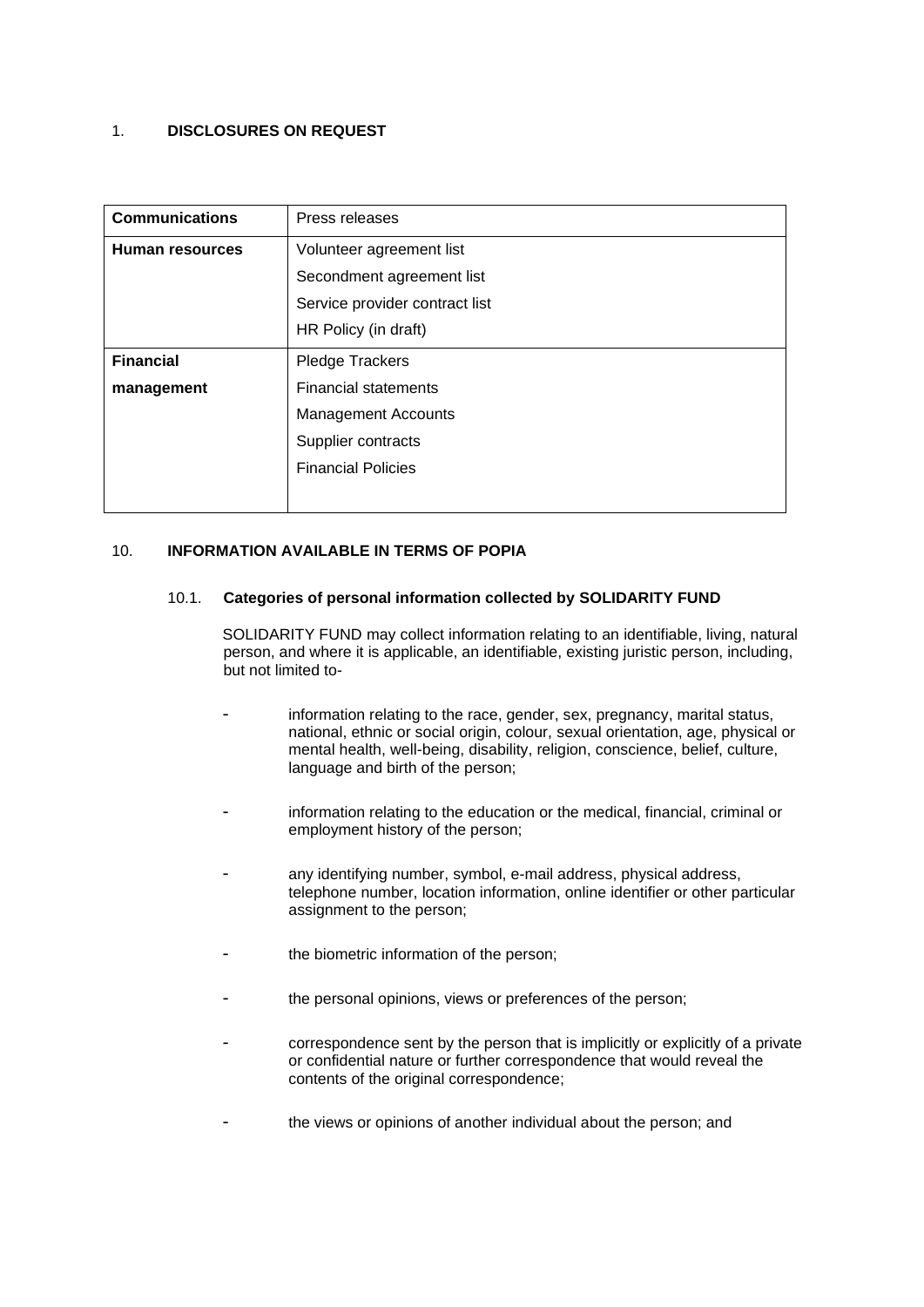the name of the person if it appears with other personal information relating to the person or if the disclosure of the name itself would reveal information about the person;

#### 10.2. **The purpose of processing personal information**

In terms of POPIA, personal information must be processed for a specified purpose. The purpose for which personal information is processed by SOLIDARITY FUND will depend on the nature of the personal information and the particular data subject. This purpose is ordinarily disclosed, explicitly or implicitly, at the time the personal information is collected.

In general, personal information is processed for purposes of dealing with complaints under the CPA, procurement purposes, records management, security, employment and related matters.

#### 10.3. **A description of the categories of data subjects**

SOLIDARITY FUND holds information and records on the following categories of data subjects:

- Volunteers & Secondees of SOLIDARITY FUND:
- Any third party with whom SOLIDARITY FUND conducts business;
- Contractors of SOLIDARITY FUND:
- Suppliers and service providers of SOLIDARITY FUND.
- Donors of the Fund

(This list of categories of data subjects is non-exhaustive.)

# 10.4. **The recipients or categories of recipients to whom the personal information may be supplied**

Depending on the nature of the personal information, SOLIDARITY FUND may supply information or records to the following categories of recipients:

- Statutory oversight bodies, regulators or judicial commissions of enquiry making a request for personal information;
- Any court, administrative or judicial forum, arbitration, statutory commission, or ombudsman making a request for personal information or discovery in terms of the applicable rules;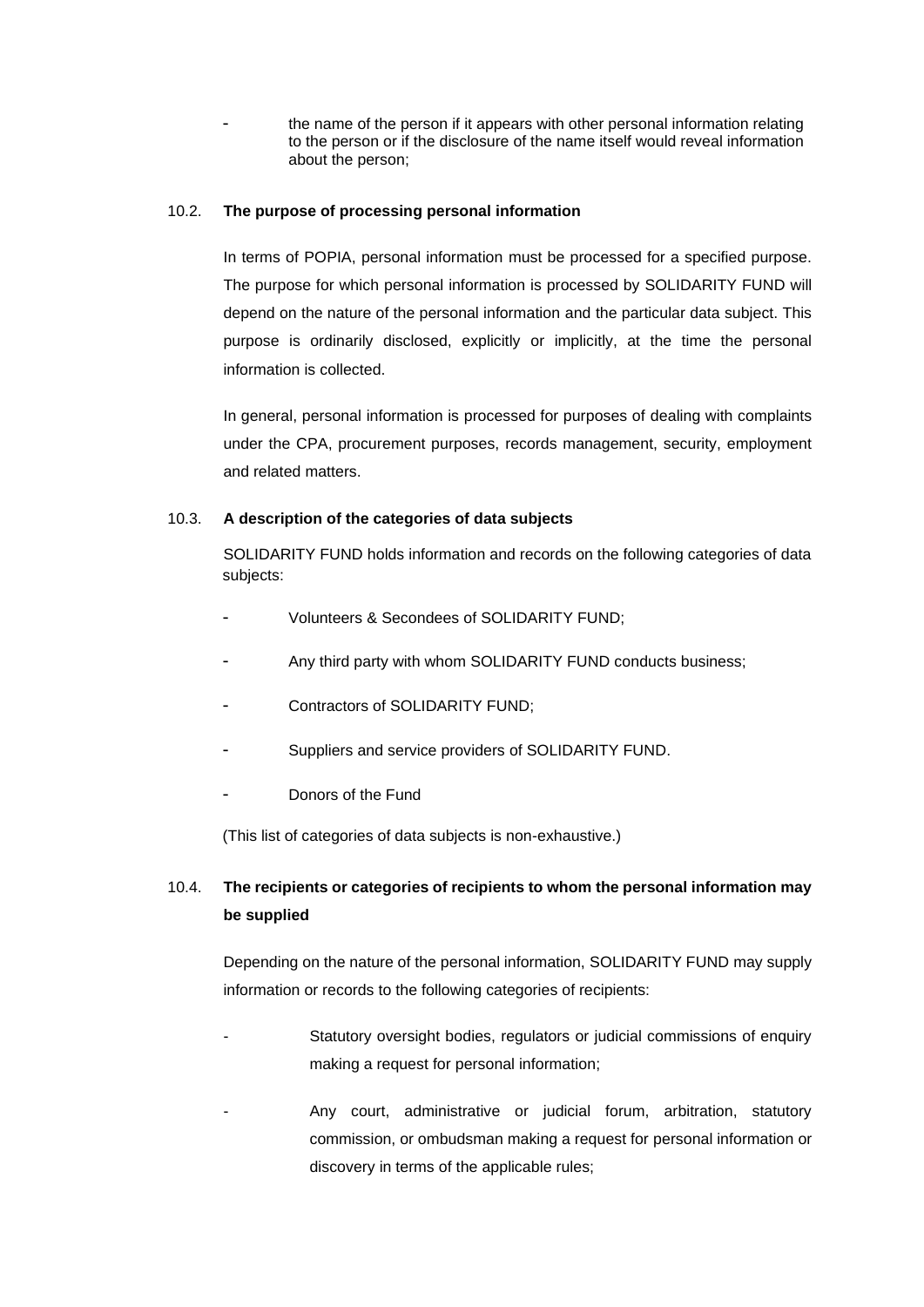- South African Revenue Services, or another similar authority;
- Anyone making a successful application for access in terms of PAIA or POPIA; and
	- Subject to the provisions of POPIA and other relevant legislation, SOLIDARITY FUND may share information about a client's creditworthiness with any credit bureau or credit providers industry association or other association for an industry in which SOLIDARITY FUND operates.

#### 10.5. **Planned transborder flows of personal information**

If a data subject visits SOLIDARITY FUND's website from a country other than South Africa, the various communications will necessarily result in the transfer of information across international boundaries.

SOLIDARITY FUND may need to transfer a data subject's information to service providers in countries outside South Africa, in which case it will fully comply with applicable data protection legislation.

These countries may not have data-protection laws which are similar to those of South Africa.

# 10.6. **A general description of information security measures to be implemented by SOLIDARITY FUND**

SOLIDARITY FUND takes extensive information security measures to ensure the confidentiality, integrity and availability of personal information in our possession. SOLIDARITY FUND takes appropriate technical and organisational measures designed to ensure that personal information remains confidential and secure against unauthorised or unlawful processing and against accidental loss, destruction or damage.

#### 11. **INFORMATION AVAILABLE IN TERMS OF OTHER LEGISLATION**

Information is available in terms of certain provisions of the following legislation to the persons or entities specified in such legislation:

- Administration of Estates Act 66 of 1965
- Basic Conditions of Employment Act 75 of 1997
- CPA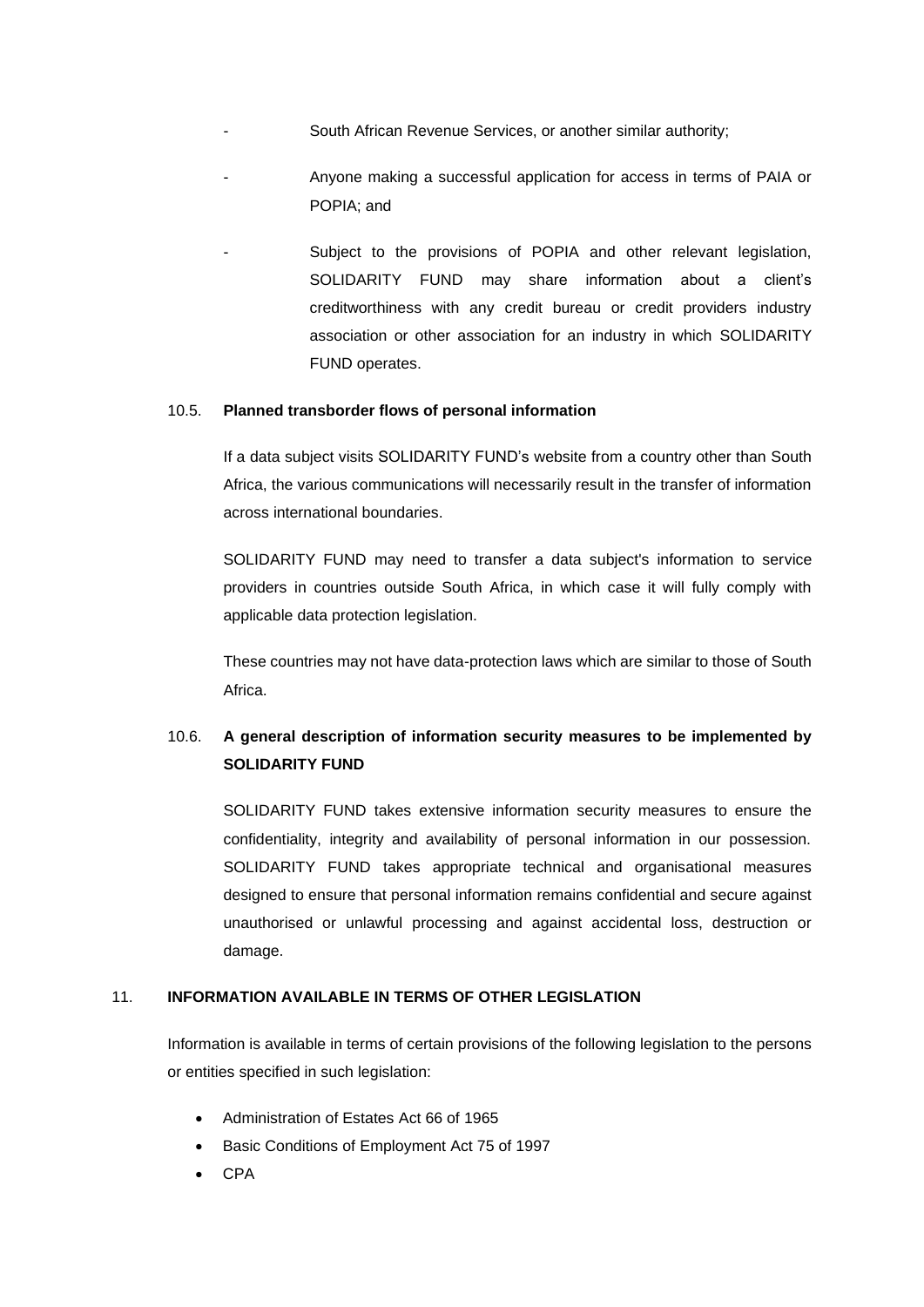- Close Corporations Act 69 of 1984
- Companies Act 61 of 1973
- Compensation for Occupational Injuries and Health Diseases Act 130 of 1993
- Employment Equity Act 55 of 1998
- Estate Agency Affairs Act 112 of 1976
- Income Tax Act 58 of 1962
- Insolvency Act No. 24 of 1936
- Labour Relations Act 66 of 1995
- Occupational Health & Safety Act 85 of 1993
- Pension Funds Act 24 of 1956
- Skills Development Act 97 of 1998
- Skills Development Levies Act 9 of 1999
- Stamp Duties Act 77 of 1968
- Stock Exchanges Control Act 1 of 1985 (and the rules and listing requirements of the JSE Securities Exchange authorised in terms thereof)
- Unemployment Contributions Act 4 of 2002
- Unemployment Insurance Act 30 of 1966
- Value Added Tax Act 89 of 1991

#### 12. **CATEGORIES OF RECORDS AVAILABLE UPON REQUEST**

SOLIDARITY FUND maintains records on the categories and subject matters listed below. Please note that recording a category or subject matter in this Manual does not imply that a request for access to such records would be granted. All requests for access will be evaluated on a case by case basis in accordance with the provisions of PAIA.

Please note further that many of the records held by SOLIDARITY FUND are those of third parties, such as clients and Secondees/Volunteers, and SOLIDARITY FUND takes the protection of third party confidential information very seriously. For further information on the grounds of refusal of access to a record please see paragraph [13.5](#page-11-0) below. Requests for access to these records will be considered very carefully. Please ensure that requests for such records are carefully motivated.

| Category of records                                          | Records                                                                                                   |
|--------------------------------------------------------------|-----------------------------------------------------------------------------------------------------------|
| Internal records                                             | Memoranda and Articles of Association<br>$\bullet$<br>Financial records<br>$\bullet$                      |
| The records listed pertain to SOLIDARITY<br>FUND own affairs | Operational records<br>$\bullet$<br>Intellectual property<br>$\bullet$<br>Marketing records:<br>$\bullet$ |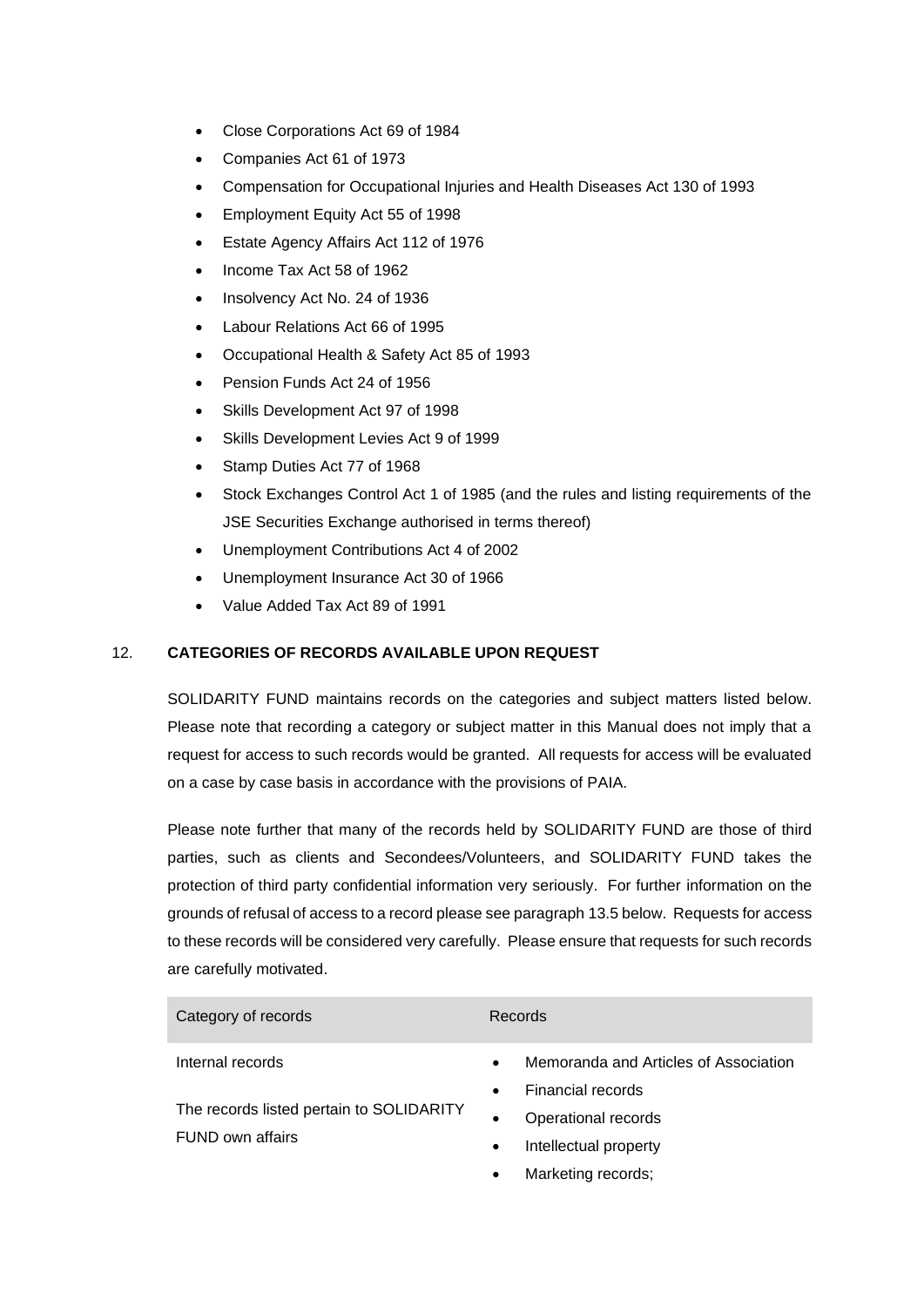# • Internal correspondence; Service records; Statutory records;

### Personnel records

For the purposes of this section, "personnel" means any person who works for or provides services to or on behalf of SOLIDARITY FUND and receives or is entitled to receive any remuneration and any other person who assists in carrying out or conducting the business of SOLIDARITY FUND. This includes partners, directors, all permanent, temporary and part-time staff as well as consultants and contract workers.

#### Other third party records

Records are kept in respect of other parties, including without limitation joint ventures and consortia to which SOLIDARITY FUND is a party, contractors and sub-contractors, suppliers, service providers, and providers of information regarding general market conditions. In addition, such other parties may possess records which can be said to belong to SOLIDARITY FUND.

#### Category of records **Records** Records

- Internal policies and procedures;
- Minutes of meetings;
- Any personal records provided to us by our personnel;
- Any records a third party has provided to us about any of their personnel;
- Conditions of employment and other personnel-related contractual and quasi legal records;
- Employment policies and procedures;
- Internal evaluation and disciplinary records; and
- Other internal records and correspondence.
- Client-related records Contracts with the client and between the client and other persons;
	- Personnel, client, or SOLIDARITY FUND records which are held by another party as opposed to being held by SOLIDARITY FUND; and
	- Records held by SOLIDARITY FUND pertaining to other parties, including financial records, correspondence, contractual records, records provided by the other party, and records third parties have provided about the contractors or suppliers.
- Other records  **Information relating to SOLIDARITY** FUND; and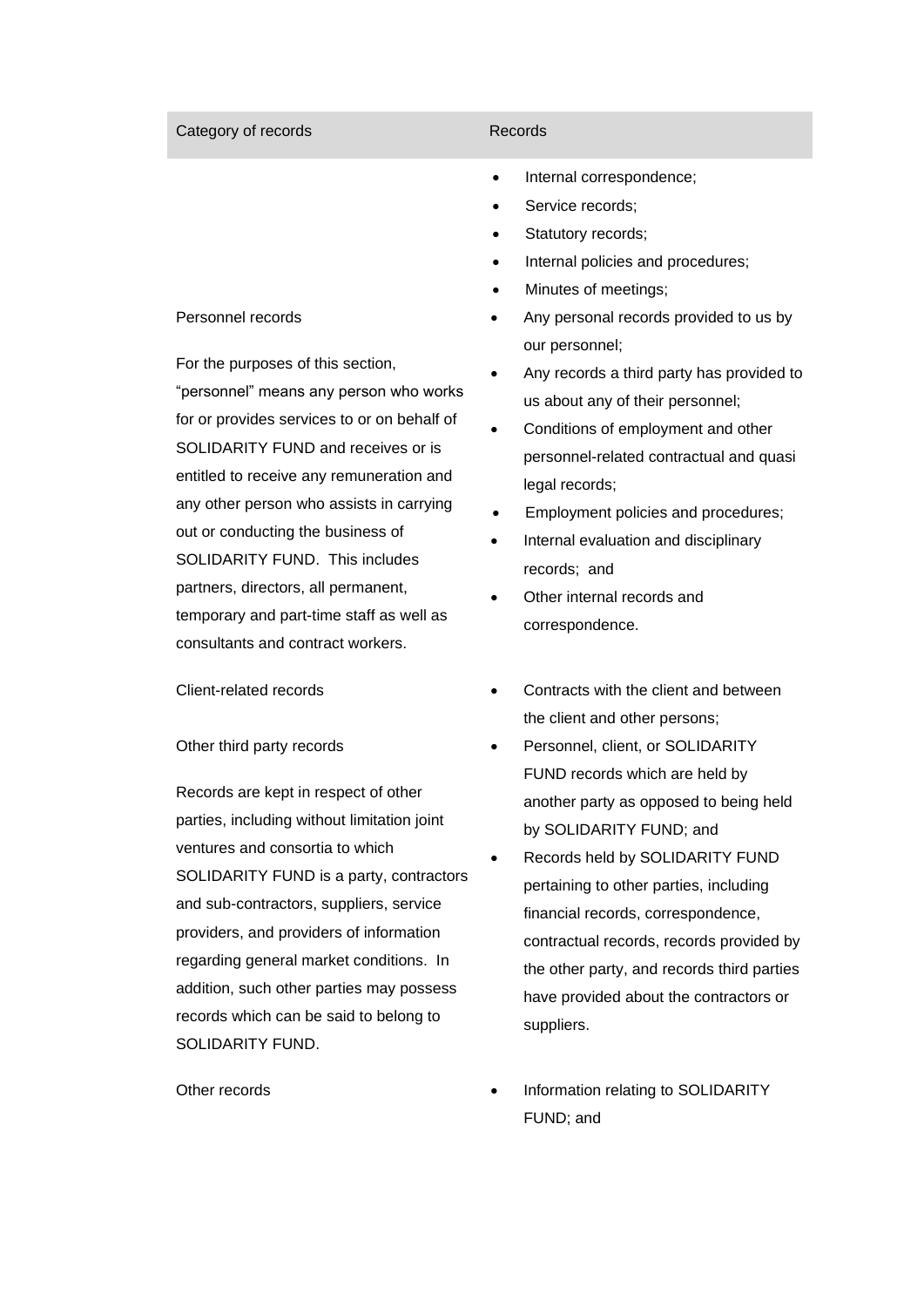Category of records **Records** Records

• Research information belonging to SOLIDARITY FUND or carried out on behalf of a third party.

#### 13. **REQUEST PROCEDURE**

#### 13.1. **Completion of the prescribed form**

Any request for access to a record from a public body in terms of PAIA must substantially correspond with the form included in Appendix A hereto.

A request for access to information which does not comply with the formalities as prescribed by PAIA will be returned to you.

POPIA provides that a data subject may, upon proof of identity, request SOLIDARITY FUND to confirm, free of charge, all the information it holds about the data subject and may request access to such information, including information about the identity of third parties who have or have had access to such information.

POPIA also provides that where the data subject is required to pay a fee for services provided to him/her, SOLIDARITY FUND must provide the data subject with a written estimate of the payable amount before providing the service and may require that the data subject pays a deposit for all or part of the fee.

Grounds for refusal of the data subject's request are set out in PAIA and are discussed below.

POPIA provides that a data subject may object, at any time, to the processing of personal information by SOLIDARITY FUND, on reasonable grounds relating to his/her particular situation, unless legislation provides for such processing. The data subject must complete the prescribed form attached hereto as Appendix C and submit it to the Information Officer at the postal or physical address, facsimile number or electronic mail address set out above.

A data subject may also request SOLIDARITY FUND to correct or delete personal information about the data subject in its possession or under its control that is inaccurate, irrelevant, excessive, out of date, incomplete, misleading or obtained unlawfully; or destroy or delete a record of personal information about the data subject that SOLIDARITY FUND is no longer authorised to retain records in terms of POPIA's retention and restriction of records provisions.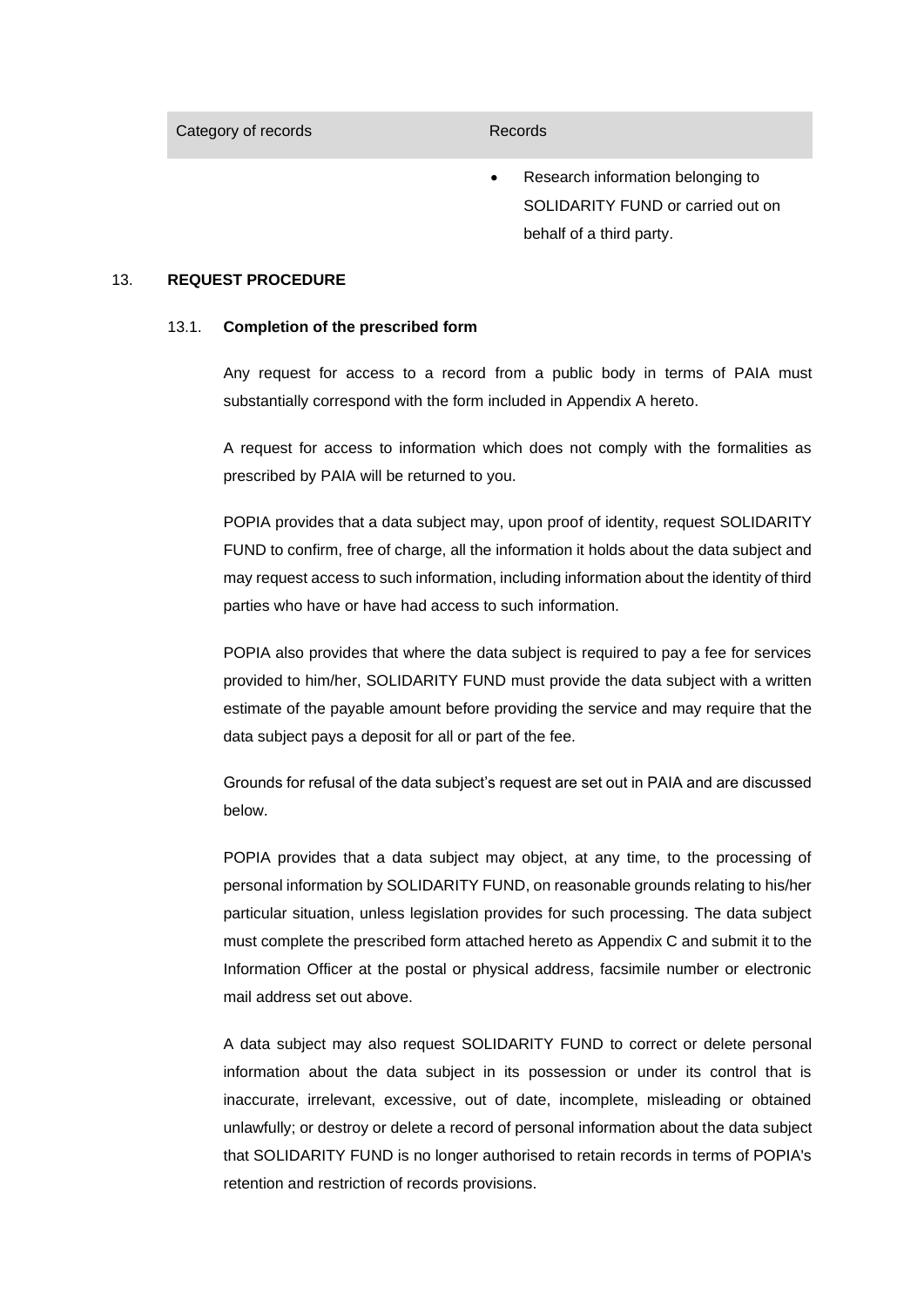A data subject that wishes to request a correction or deletion of personal information or the destruction or deletion of a record of personal information must submit a request to the Information Officer at the postal or physical address, facsimile number or electronic mail address set out above on the form attached hereto as Appendix D.

#### 13.2. **Proof of identity**

Proof of identity is required to authenticate your identity and the request. You will, in addition to this prescribed form, be required to submit acceptable proof of identity such as a certified copy of your identity document or other legal forms of identity.

#### 13.3. **Payment of the prescribed fees**

There are two categories of fees which are payable:

- **The request fee:** R50
- **The access fee:** This is calculated by taking into account reproduction costs, search and preparation costs, as well as postal costs. These fees are set out in Appendix B.

Section 54 of PAIA entitles SOLIDARITY FUND to levy a charge or to request a fee to enable it to recover the cost of processing a request and providing access to records. The fees that may be charged are set out in Regulation  $9(2)(c)$  promulgated under PAIA.

Where a decision to grant a request has been taken, the record will not be disclosed until the necessary fees have been paid in full.

#### 13.4. **Timelines for consideration of a request for access**

Requests will be processed within 30 (thirty) days, unless the request contains considerations that are of such a nature that an extension of the time limit is needed.

Should an extension be required, you will be notified, together with reasons explaining why the extension is necessary.

#### <span id="page-11-0"></span>13.5. **Grounds for refusal of access and protection of information**

There are various grounds upon which a request for access to a record may be refused. These grounds include: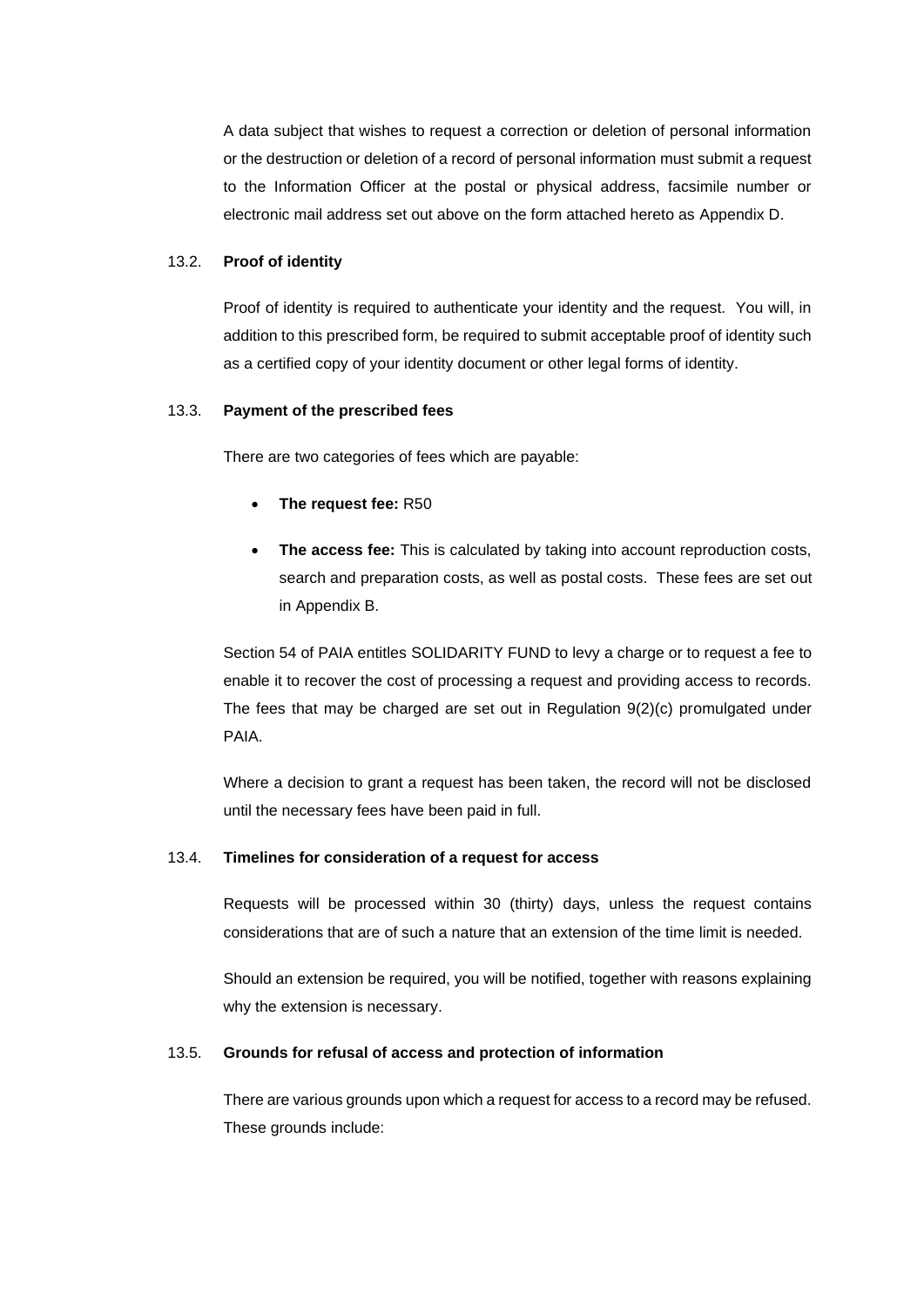- the protection of personal information of a third person (who is a natural person) from unreasonable disclosure;
- the protection of commercial information of a third party (for example: trade secrets; financial, commercial, scientific or technical information that may harm the commercial or financial interests of a third party);
- if disclosure would result in the breach of a duty of confidence owed to a third party;
- if disclosure would jeopardise the safety of an individual or prejudice or impair certain property rights of a third person;
- if the record was produced during legal proceedings, unless that legal privilege has been waived;
- if the record contains trade secrets, financial or sensitive information or any information that would put SOLIDARITY FUND (at a disadvantage in negotiations or prejudice it in commercial competition); and/or
- if the record contains information about research being carried out or about to be carried out on behalf of a third party or by SOLIDARITY FUND.

Section 70 PAIA contains an overriding provision. Disclosure of a record is compulsory if it would reveal (i) a substantial contravention of, or failure to comply with the law; or (ii) there is an imminent and serious public safety or environmental risk; and (iii) the public interest in the disclosure of the record in question clearly outweighs the harm contemplated by its disclosure.

If the request for access to information affects a third party, then such third party must first be informed within 21 (twenty one) days of receipt of the request. The third party would then have a further 21 (twenty one) days to make representations and/or submissions regarding the granting of access to the record.

#### 14. **REMEDIES AVAILABLE TO A REQUESTER ON REFUSAL OF ACCESS**

If the Information Officer decides to grant you access to the particular record, such access must be granted within 30 (thirty) days of being informed of the decision.

There is no internal appeal procedure that may be followed after a request to access information has been refused. The decision made by the Information Officer is final. In the event that you are not satisfied with the outcome of the request, you are entitled to apply to the Information Regulator or a court of competent jurisdiction to take the matter further.

Where a third party is affected by the request for access and the Information Officer has decided to grant you access to the record, the third party has 30 (thirty) days in which to appeal the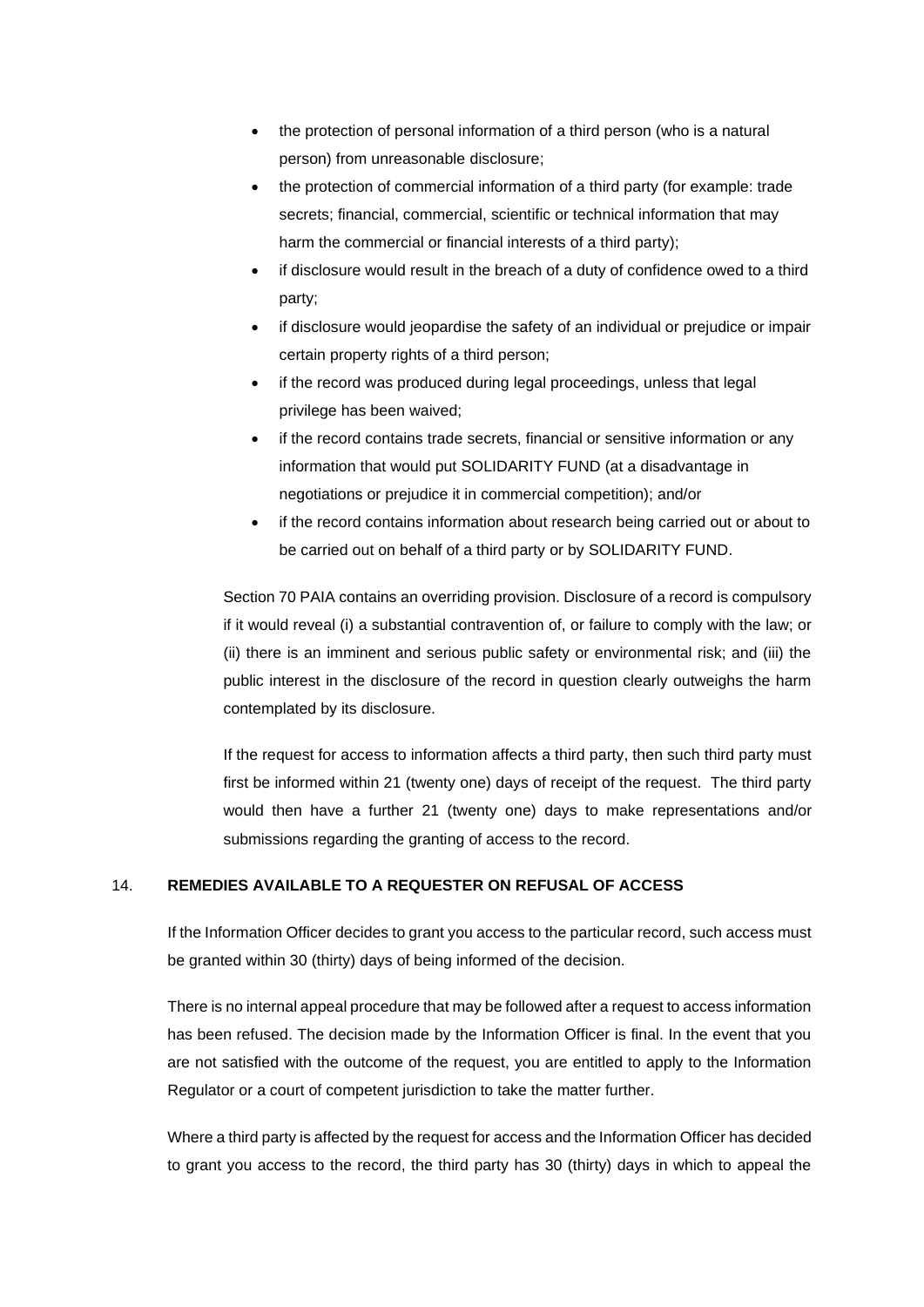decision in a court of competent jurisdiction. If no appeal has been lodged by the third party within 30 (thirty) days, you must be granted access to the record.

#### 15. **AVAILABILITY OF THIS MANUAL**

Copies of this Manual are available for inspection, free of charge online; www.solidarityfund.co.za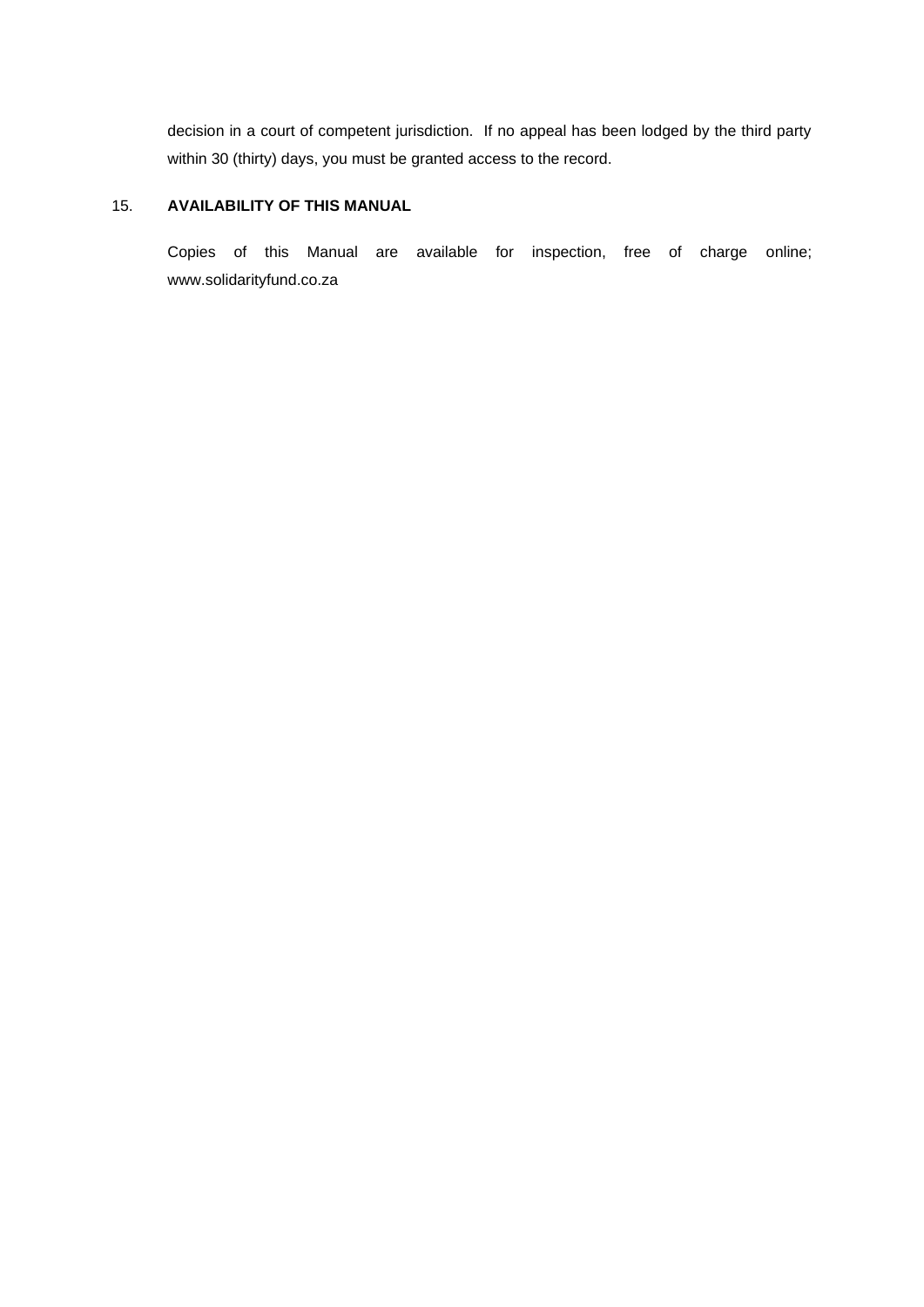**Appendix A – Form C**



**J752** 

#### **REPUBLIC OF SOUTH AFRICA**

#### **FORM C**

# **REQUEST FOR ACCESS TO RECORD OF PRIVATE BODY (Section 53(1) of the Promotion of Access to Information Act, 2000 (Act No. 2 of 2000)) [Regulation 10]**

**A. Particulars of private body**  The Head:

#### **B. Particulars of person requesting access to the record**

(a) The particulars of the person who requests access to the record must be given below. (b) The address and/or fax number in the Republic to which the information is to be sent must be given. (c) Proof of the capacity in which the request is made, if applicable, must be attached.

| Full names and surname:                                                   |  |  |  |  |  |  |  |
|---------------------------------------------------------------------------|--|--|--|--|--|--|--|
| Identity number:                                                          |  |  |  |  |  |  |  |
| Postal                                                                    |  |  |  |  |  |  |  |
| address:                                                                  |  |  |  |  |  |  |  |
|                                                                           |  |  |  |  |  |  |  |
|                                                                           |  |  |  |  |  |  |  |
| E-mail                                                                    |  |  |  |  |  |  |  |
| Capacity in which request is made, when made on behalf of another person: |  |  |  |  |  |  |  |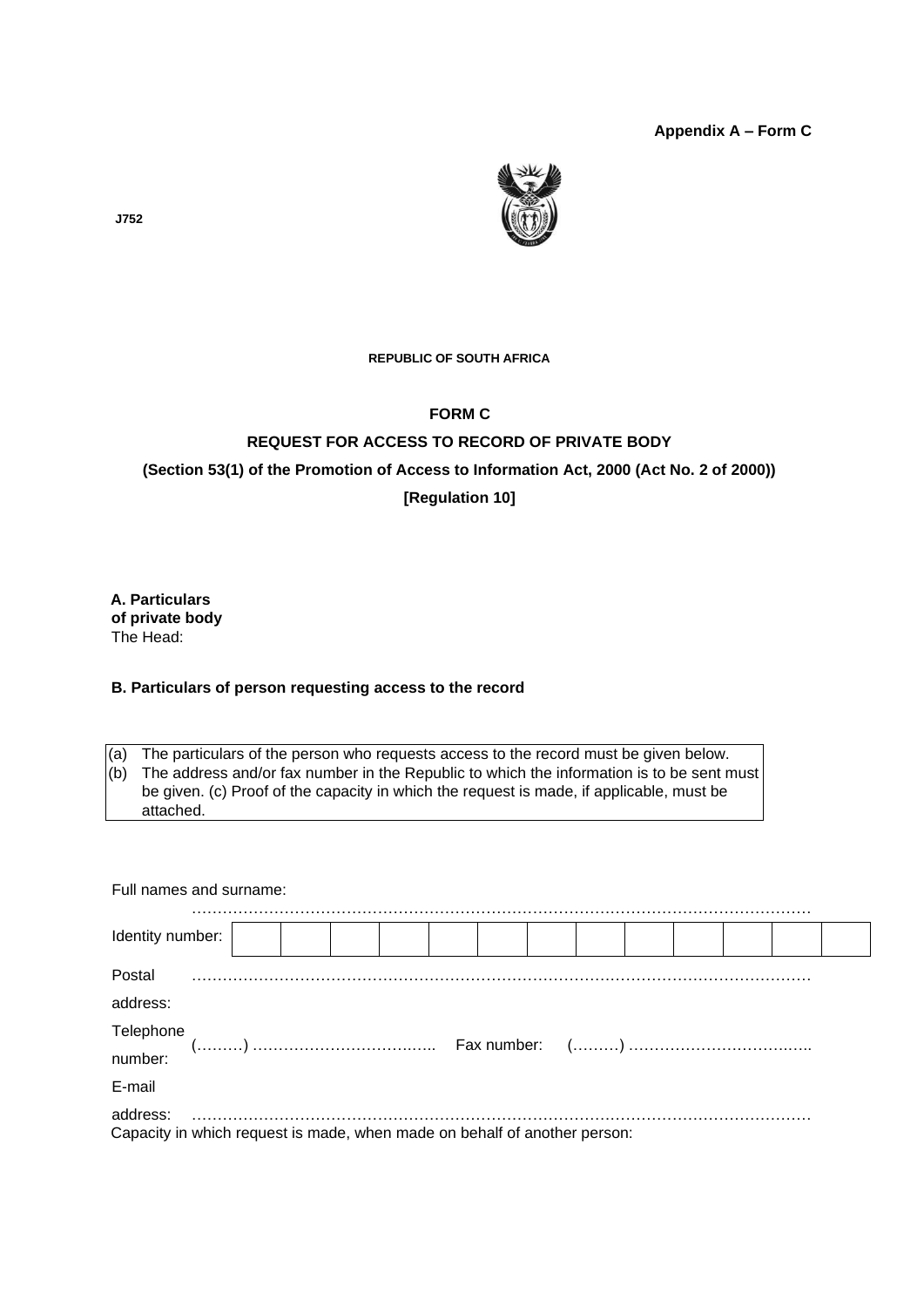#### **C. Particulars of person on whose behalf request is made**

This section must be completed ONLY if a request for information is made on behalf of another person.

| Ider |  |  |  |  |  |  |  |
|------|--|--|--|--|--|--|--|

#### **D. Particulars**

#### **of record**

- (a) Provide full particulars of the record to which access is requested, including the reference number if that is known to you, to enable the record to be located.
- (b) If the provided space is inadequate, please continue on a separate folio and attach it to this form. The requester must sign all the additional folios.
- 1. Description of record or relevant part of the record:

#### 2. Reference number, if available:

…………………………………………………………………………………………………………………… …………………………………………………………………………………………………………………… ……………………………………………………………………………………………………………………

3. Any further particulars of record:

…………………………………………………………………………………………………………………… …………………………………………………………………………………………………………………… ……………………………………………………………………………………………………………………

#### E. Fees

- (a) A request for access to a record, other than a record containing personal information about yourself, will be processed only after a request fee has been paid.
- (b) You will be notified of the amount required to be paid as the request fee.
- (c) The fee payable for access to a record depends on the form in which access is required and the reasonable time required to search for and prepare a record.
- (d) If you qualify for exemption of the payment of any fee, please state the reason for exemption.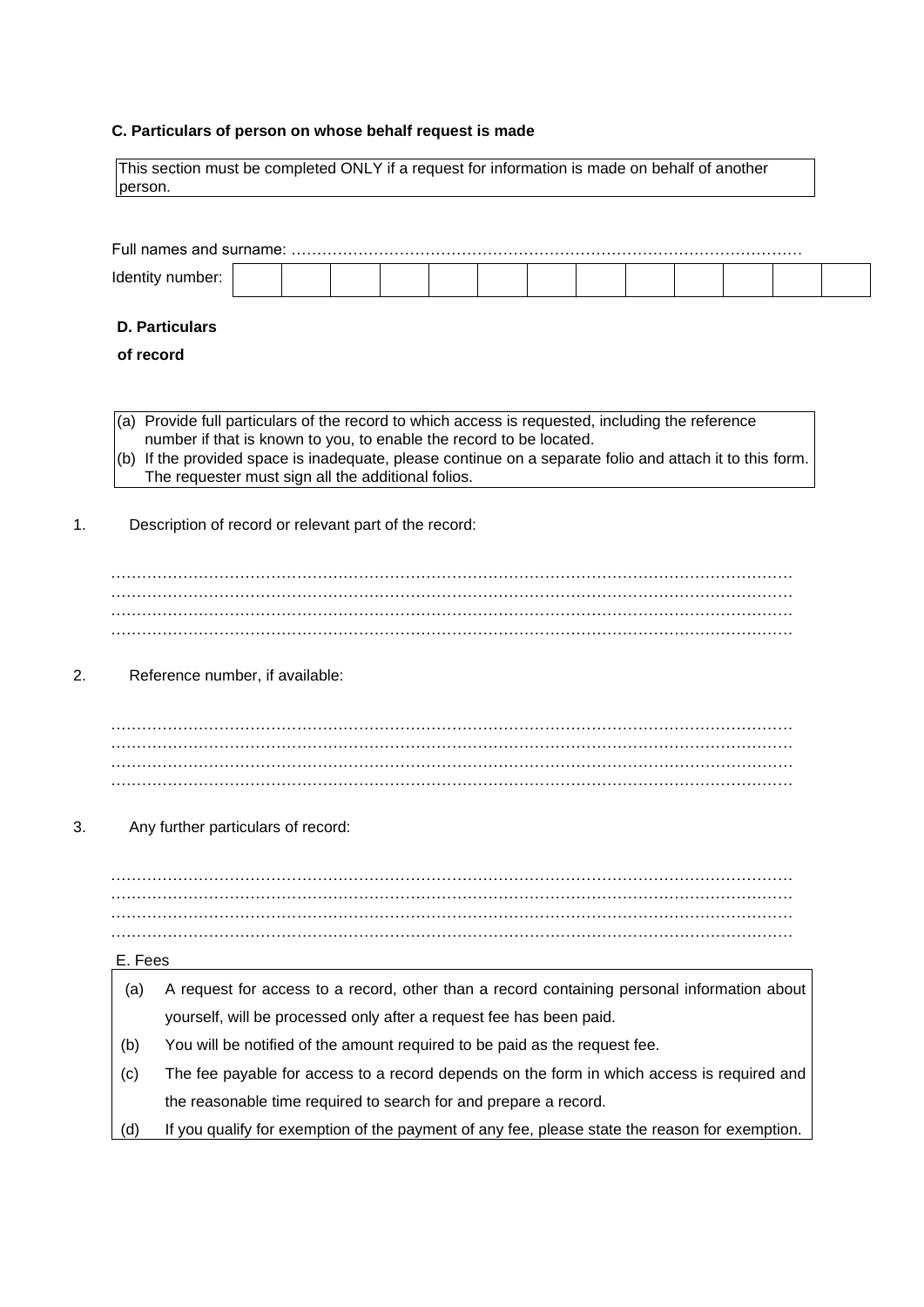Reason for exemption from payment of fees:

…………………………………………………………………………………………………………………… …………………………………………………………………………………………………………………… …………………………………………………………………………………………………………………… ……………………………………………………………………………………………………………………

#### **F. Form of access to record**

If you are prevented by a disability to read, view or listen to the record in the form of access provided for in 1 to 4 below, state your disability and indicate in which form the record is required.

Disability: Disability: Disability:

Mark the appropriate box with an **X**.

#### NOTES:

- (a) Compliance with your request for access in the specified form may depend on the form in which the record is available.
- (b) Access in the form requested may be refused in certain circumstances. In such a case you will be informed if access will be granted in another form.
- (c) The fee payable for access to the record, if any, will be determined partly by the form in which access is requested.

|                  | 1. If the record is in written or printed form:                                          |  |                          |    |  |                                    |  |  |  |  |  |  |  |  |
|------------------|------------------------------------------------------------------------------------------|--|--------------------------|----|--|------------------------------------|--|--|--|--|--|--|--|--|
|                  | copy of record*                                                                          |  | inspection of record     |    |  |                                    |  |  |  |  |  |  |  |  |
|                  | 2. If record consists of visual images -                                                 |  |                          |    |  |                                    |  |  |  |  |  |  |  |  |
|                  | (this includes photographs, slides, video recordings, computer-generated images,         |  |                          |    |  |                                    |  |  |  |  |  |  |  |  |
| sketches, etc.): |                                                                                          |  |                          |    |  |                                    |  |  |  |  |  |  |  |  |
|                  | view the images                                                                          |  | copy of the images*      |    |  | transcription of the               |  |  |  |  |  |  |  |  |
|                  |                                                                                          |  |                          |    |  | images*                            |  |  |  |  |  |  |  |  |
|                  | 3. If record consists of recorded words or information which can be reproduced in sound: |  |                          |    |  |                                    |  |  |  |  |  |  |  |  |
|                  | listen to the                                                                            |  | transcription            | Ωf |  |                                    |  |  |  |  |  |  |  |  |
|                  | soundtrack (audio                                                                        |  | soundtrack* (written or  |    |  |                                    |  |  |  |  |  |  |  |  |
|                  | cassette)                                                                                |  | printed document)        |    |  |                                    |  |  |  |  |  |  |  |  |
|                  | 4. If record is held on computer or in an electronic or machine-readable form:           |  |                          |    |  |                                    |  |  |  |  |  |  |  |  |
|                  | printed copy of                                                                          |  | printed<br>copy          | οf |  | copy in computer<br>readable form* |  |  |  |  |  |  |  |  |
|                  | record*                                                                                  |  | information derived from |    |  |                                    |  |  |  |  |  |  |  |  |
|                  |                                                                                          |  | the record*              |    |  |                                    |  |  |  |  |  |  |  |  |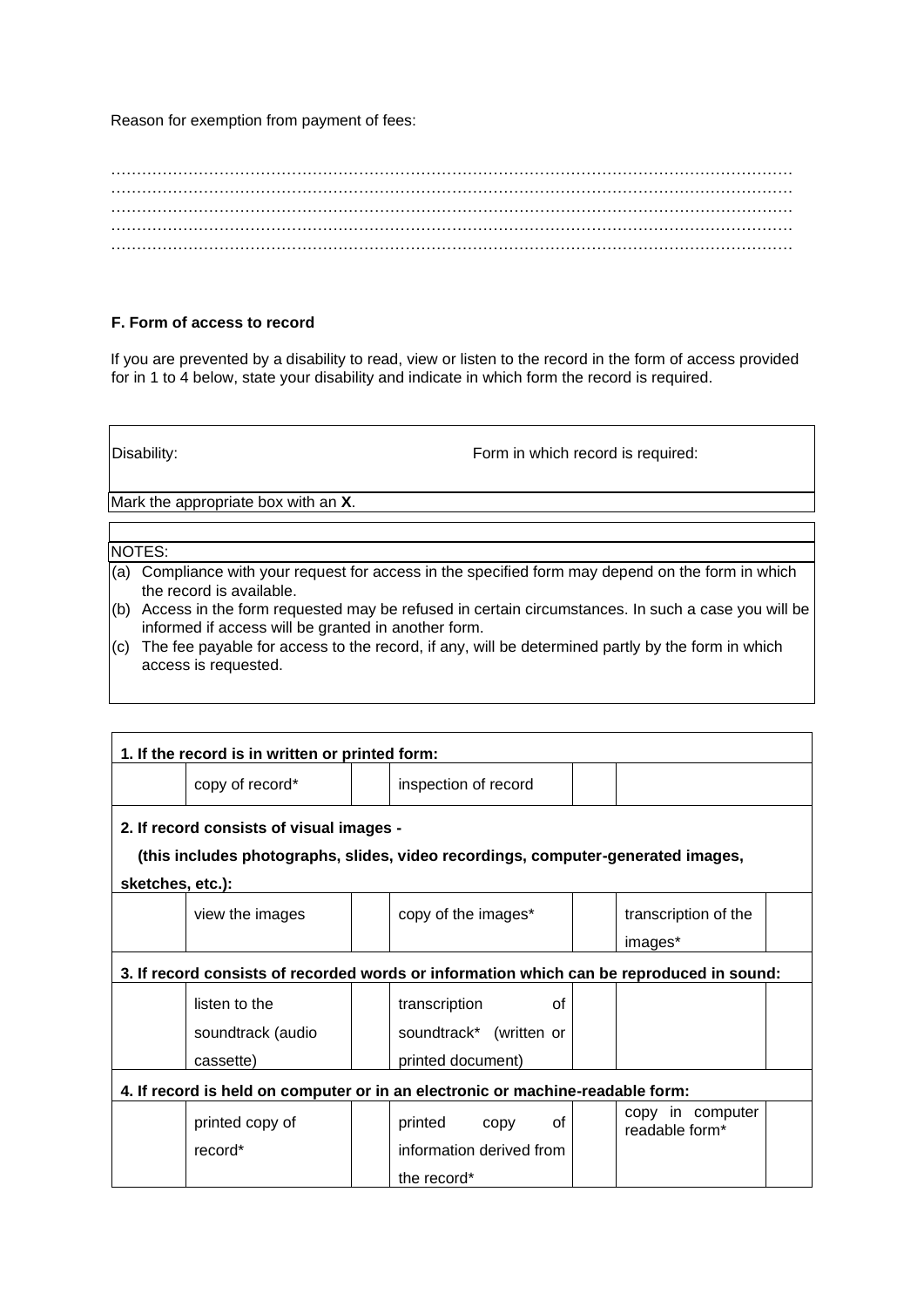|  |  | (stiffy or compact |  |
|--|--|--------------------|--|
|  |  | disc)              |  |

| *If you requested a copy or transcription of a record (above), do you<br>wish the copy or transcription to be posted to you? | <b>YES</b> | <b>NO</b> |
|------------------------------------------------------------------------------------------------------------------------------|------------|-----------|
| Postage is payable.                                                                                                          |            |           |

#### **G. Particulars of right to be exercised or protected**

If the provided space is inadequate, please continue on a separate folio and attach it to this form. **The requester must sign all the additional folios.** 

1. Indicate which right is to be exercised or protected:

…………………………………………………………………………………………………………………… …………………………………………………………………………………………………………………… ……………………………………………………………………………………………………………………

2. Explain why the record requested is required for the exercise or protection of the aforementioned right:

. The contract of the contract of the contract of the contract of the contract of the contract of the contract of the contract of the contract of the contract of the contract of the contract of the contract of the contrac ……………………………………………………………………………………………………………………

#### **H. Notice of decision regarding request for access**

You will be notified in writing whether your request has been approved / denied. If you wish to be informed in another manner, please specify the manner and provide the necessary particulars to enable compliance with your request.

How would you prefer to be informed of the decision regarding your request for access to the record?

……………………………………

Signed at ……………………………………………. this day………… of ………………………………year ……….

………………………………………………………………

SIGNATURE OF REQUESTER / PERSON ON WHOSE BEHALF REQUEST IS MADE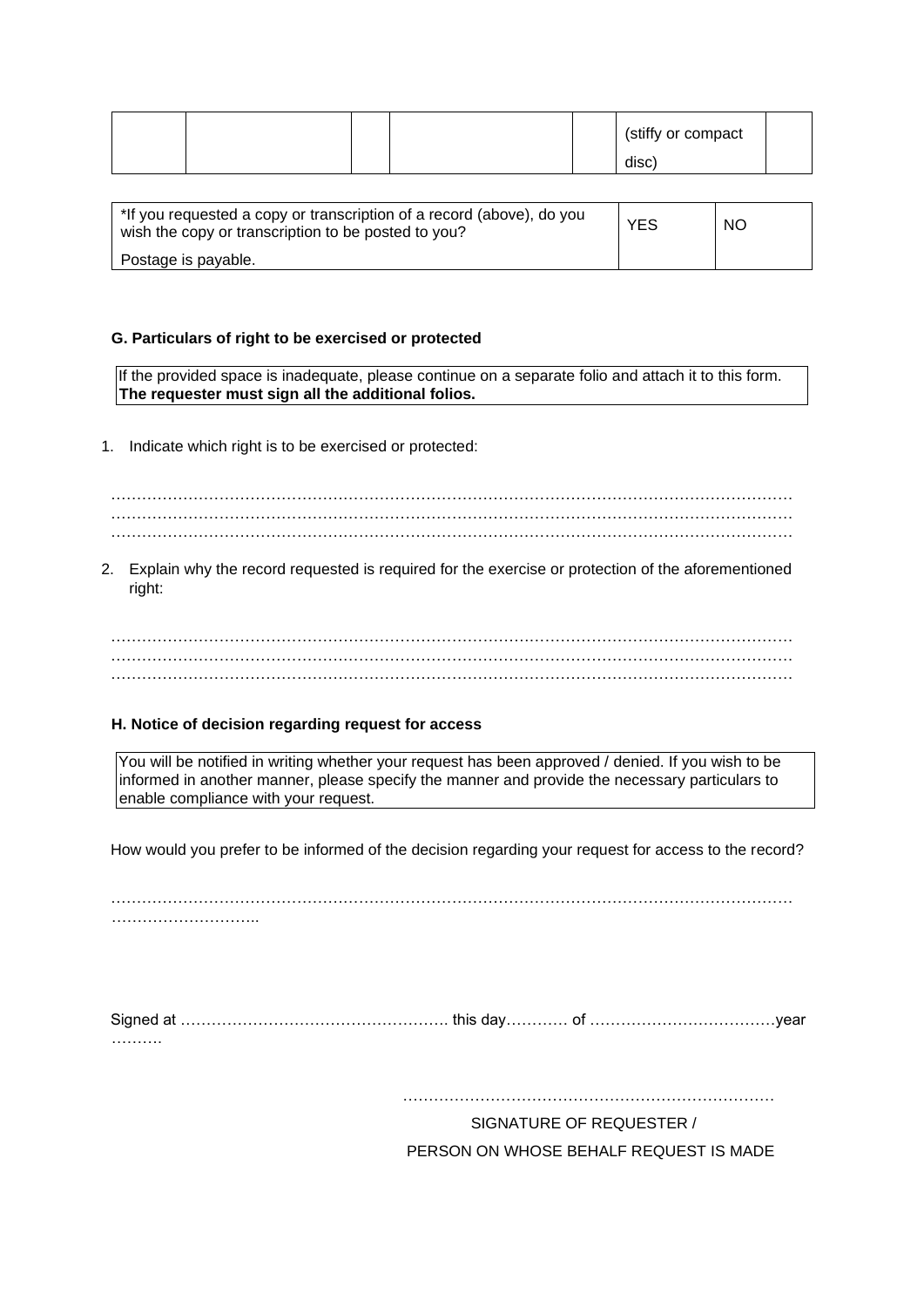#### **Appendix B - FEES IN RESPECT OF PRIVATE BODIES**

- 1. The "request fee" payable by a requester, other than a personal requester, referred to in section 54(1) of the Act, is R50.
- 2. The "fees for reproduction" referred to in section 52(3) and "access fees" payable by a requester referred to in section 54(7), unless exempted under section 54(8) of the Act, are as follows:
	- (a) for every photocopy of an A4-size page or part thereof R1 R10
	- (b) for every printed copy of an A4-size page or part thereof held on a computer or in electronic or machine-readable form R0 - R75
	- (c) for a copy in a computer-readable form on:
		- i. stiffy disc R7 R50;
		- ii. compact disc R70
	- (d)
- i. for a transcription of visual images, for an A4-size page or part thereof R40;
- ii. for a copy of visual images R60
- (e)
- i. for transcription of an audio record, for an A4-size page or part thereof R20;
- ii. for a copy of an audio record R30
- (f) To search for the record for disclosure, R30 for each hour or part of an hour reasonably required for such search.

The actual postal fee is payable when a copy of a record must be posted to a requester Exemptions from paying "access fees"

Person or persons exempted from paying access fees:

- i. A single person whose annual income does not exceed R14,712.00; or
- ii. Married persons or a person and his/her life partner whose annual income does not exceed R27,192.00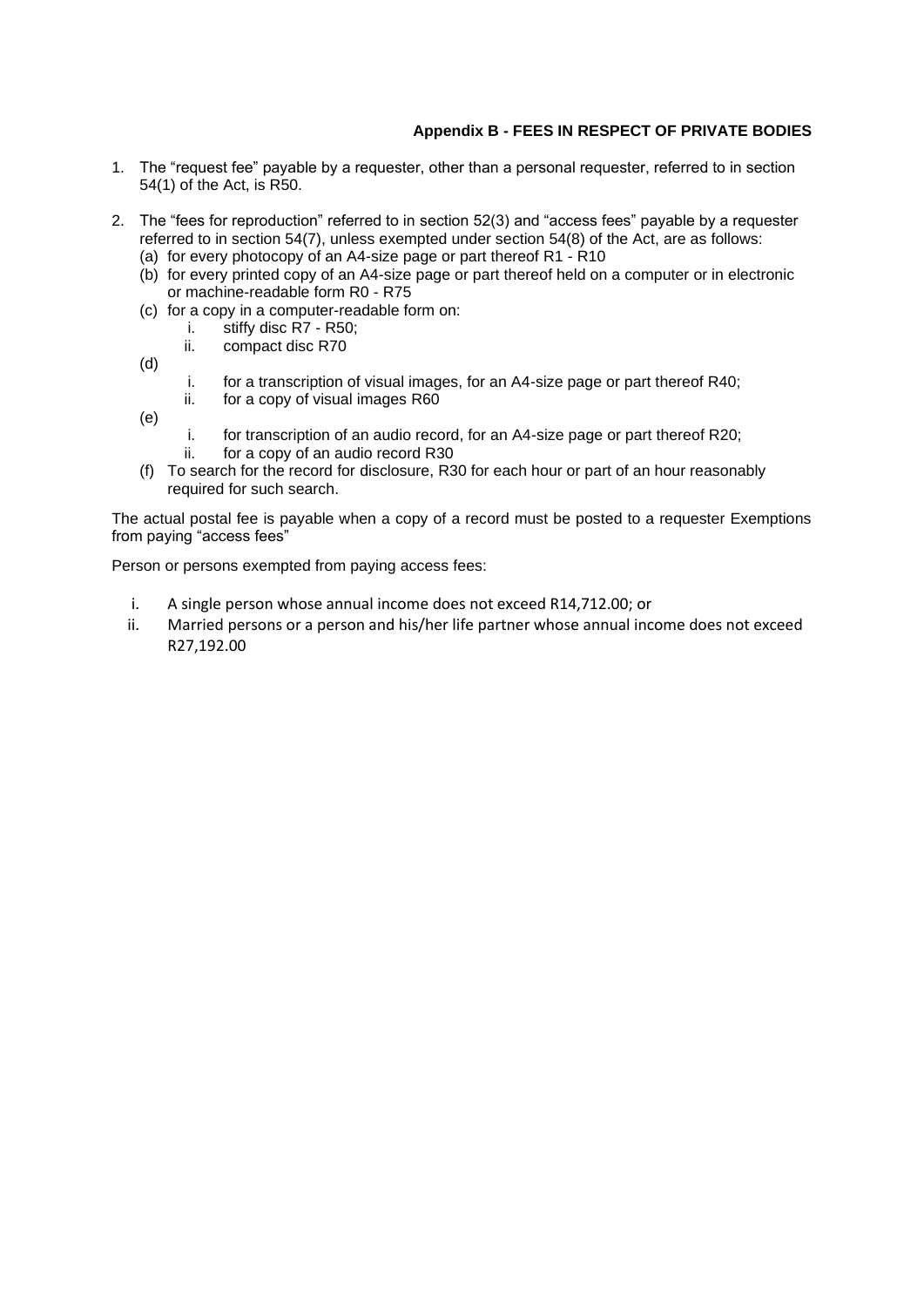# **Appendix C - FORM 1 OBJECTION TO THE PROCESSING OF PERSONAL INFORMATION IN TERMS OF SECTION 11(3) OF POPIA**

#### **REGULATIONS RELATING TO THE PROTECTION OF PERSONAL INFORMATION, 2018**

[Regulation 2]

*Note:* 

- 1. *Affidavits or other documentary evidence as applicable in support of the objection may be attached.*
- 2. *If the space provided for in this Form is inadequate, submit information as an Annexure to this Form and sign each page.*
- 3. *Complete as is applicable.*

| $\mathbf{A}$                                               | <b>DETAILS OF DATA SUBJECT</b> |
|------------------------------------------------------------|--------------------------------|
| Name(s) and<br>surname/registered<br>name of data subject: |                                |
| Unique Identifier/<br><b>Identity Number</b>               |                                |
| Residential, postal or<br>business address:                |                                |
|                                                            |                                |
|                                                            |                                |
|                                                            | Code (<br>$\mathcal{E}$        |
| Contact number(s):                                         |                                |
| Fax number / E-mail<br>address:                            |                                |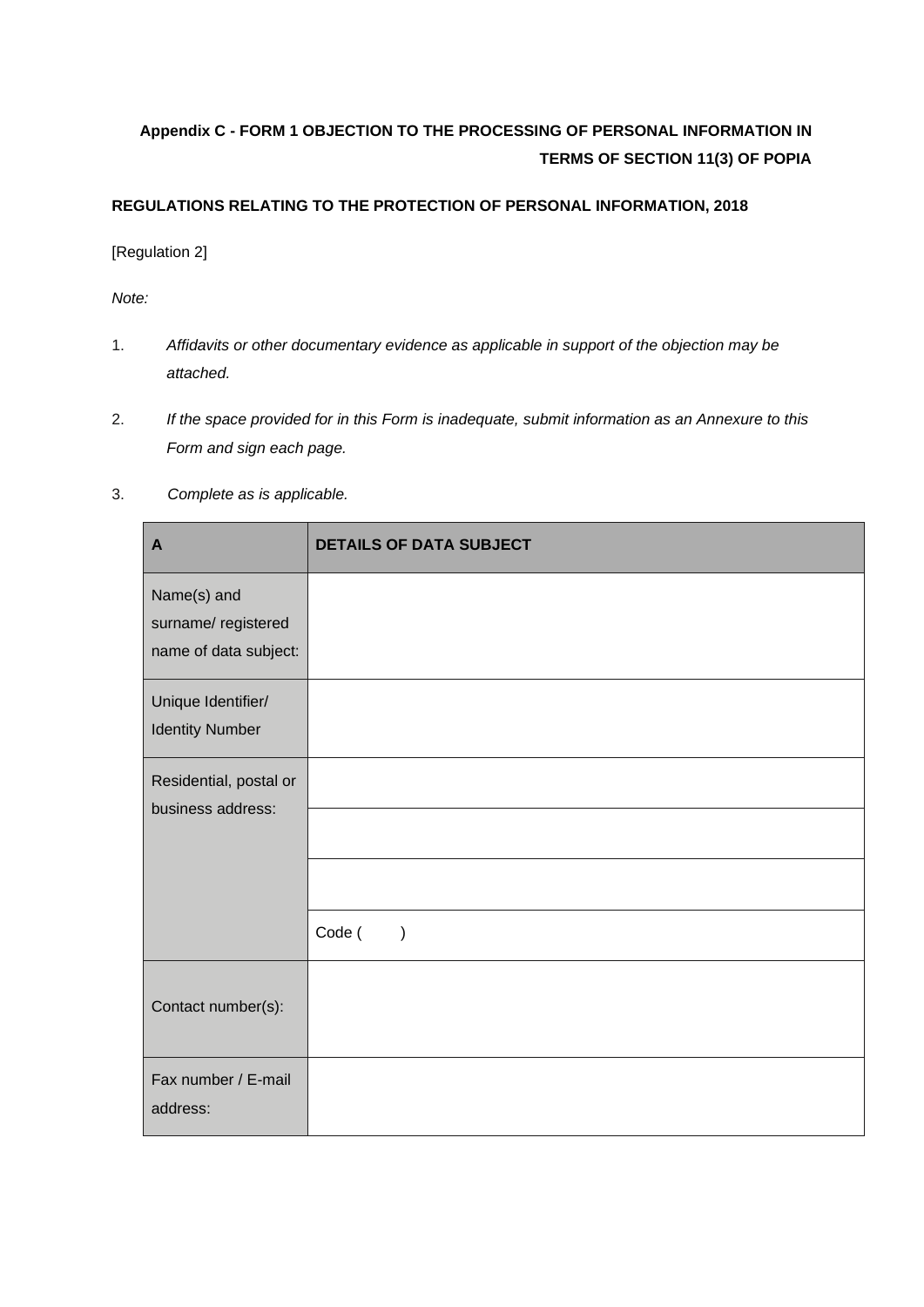| $\, {\bf B}$                                                        | DETAILS OF RESPONSIBLE PARTY                                                                                     |
|---------------------------------------------------------------------|------------------------------------------------------------------------------------------------------------------|
| Name(s) and<br>surname/ Registered<br>name of responsible<br>party: |                                                                                                                  |
| Residential, postal or<br>business address:                         |                                                                                                                  |
|                                                                     | Code (<br>$\rightarrow$                                                                                          |
| Contact number(s):                                                  |                                                                                                                  |
| Fax number/ E-mail<br>address:                                      |                                                                                                                  |
| $\mathbf C$                                                         | REASONS FOR OBJECTION IN TERMS OF SECTION 11(1)(d) to (f)<br>(Please provide detailed reasons for the objection) |
|                                                                     |                                                                                                                  |
|                                                                     |                                                                                                                  |
|                                                                     |                                                                                                                  |
|                                                                     |                                                                                                                  |
|                                                                     |                                                                                                                  |
|                                                                     |                                                                                                                  |
|                                                                     |                                                                                                                  |
|                                                                     |                                                                                                                  |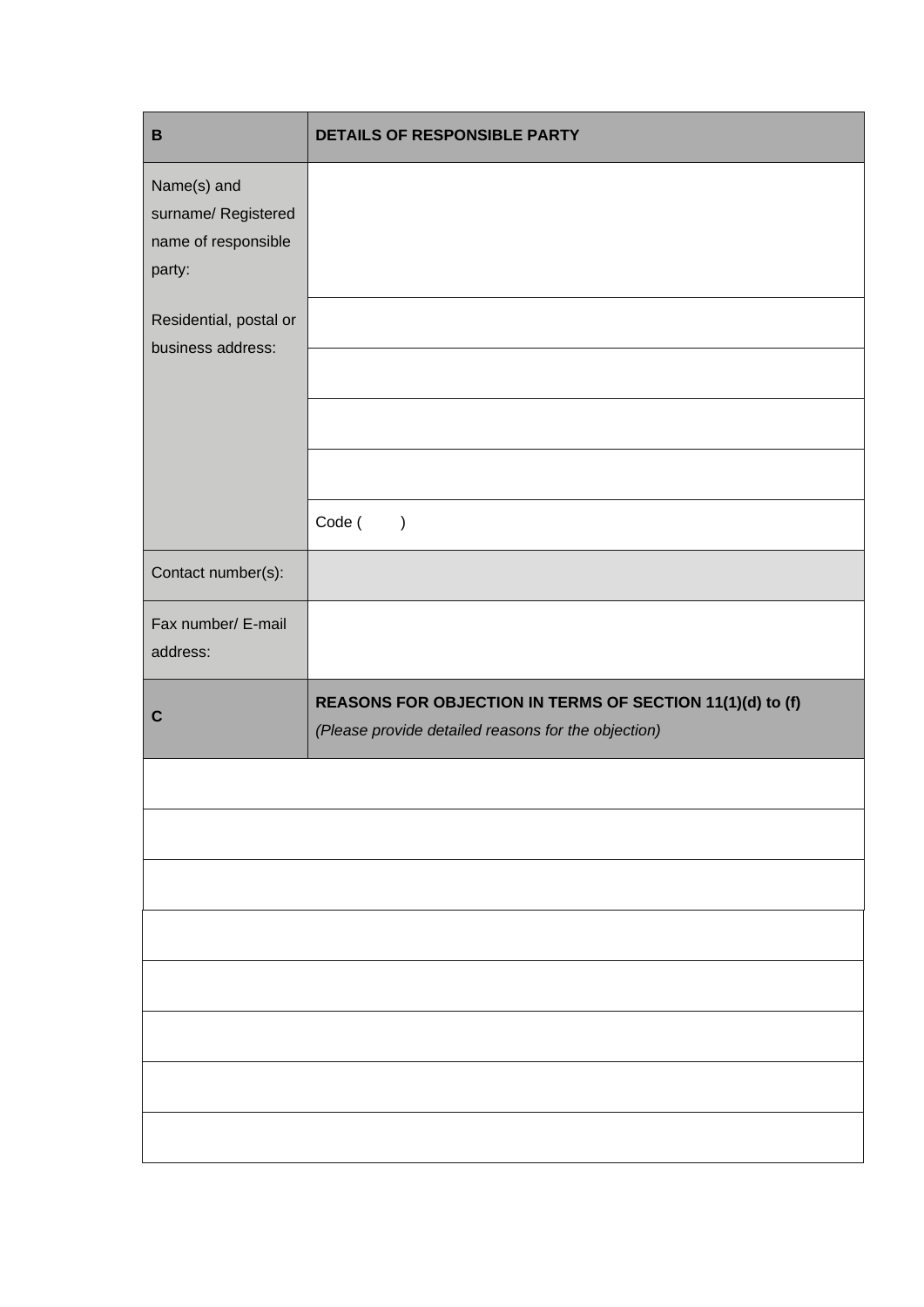Signature of data subject/designated person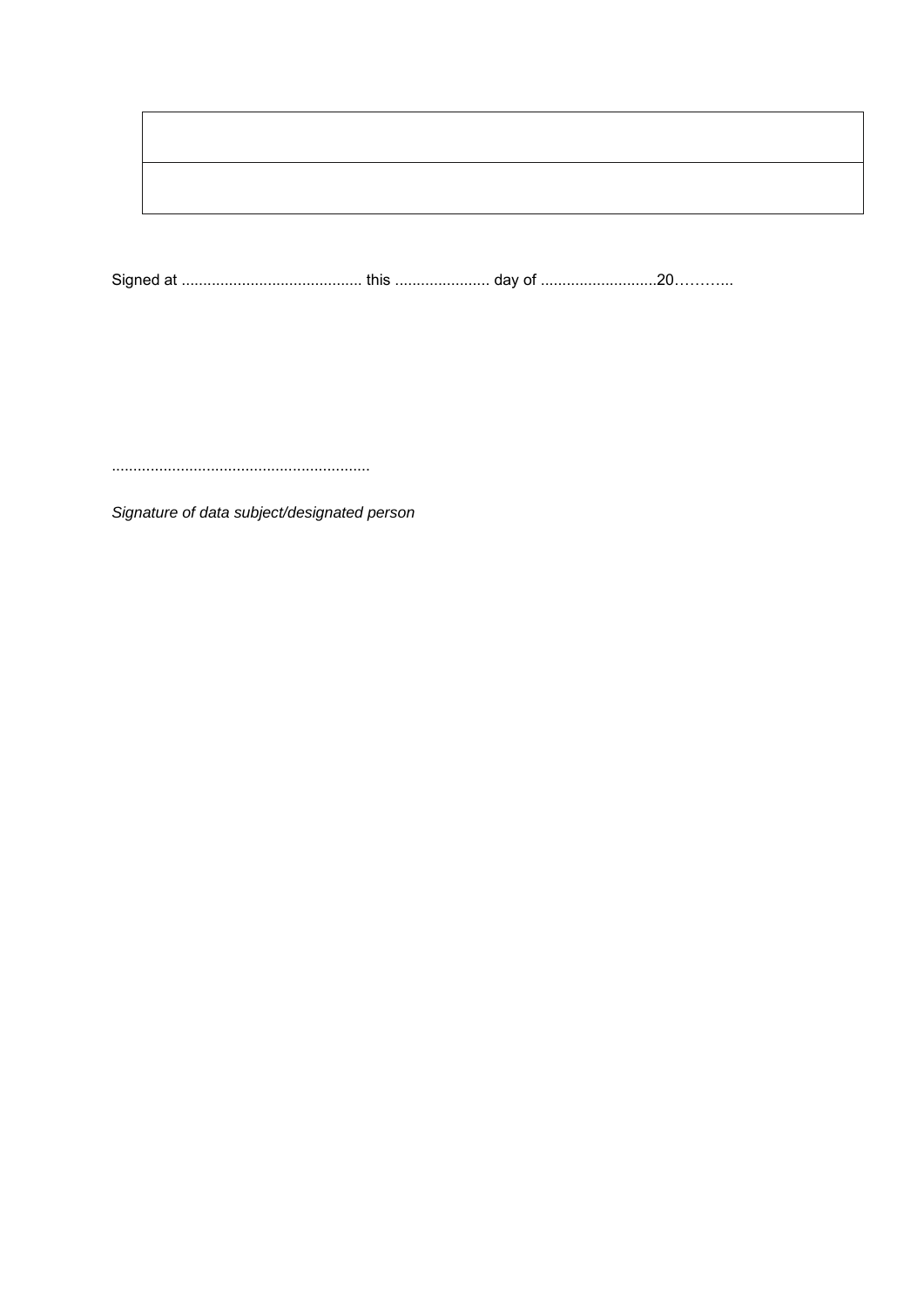#### **Appendix D - FORM 2**

# **REQUEST FOR CORRECTION OR DELETION OF PERSONAL INFORMATION OR DESTROYING OR DELETION OF RECORD OF PERSONAL INFORMATION IN TERMS OF SECTION 24(1) OF THE PROTECTION OF PERSONAL INFORMATION ACT, 2013 (ACT NO. 4 OF 2013)**

#### **REGULATIONS RELATING TO THE PROTECTION OF PERSONAL INFORMATION, 2018**

[Regulation 3]

*Note:* 

- *1. Affidavits or other documentary evidence as applicable in support of the request may be attached.*
- *2. If the space provided for in this Form is inadequate, submit information as an Annexure to this Form and sign each page.*
- *3. Complete as is applicable.*

Mark the appropriate box with an "x".

#### **Request for:**



Correction or deletion of the personal information about the data subject which is in possession or under the control of the responsible party.

Destroying or deletion of a record of personal information about the data subject which is in possession or under the control of the responsible party and who is no longer authorised to retain the record of information.

| A                                             | <b>DETAILS OF THE DATA SUBJECT</b> |
|-----------------------------------------------|------------------------------------|
| Name(s) and surname                           |                                    |
| / registered name of                          |                                    |
| data subject:                                 |                                    |
|                                               |                                    |
| Unique identifier/<br><b>Identity Number:</b> |                                    |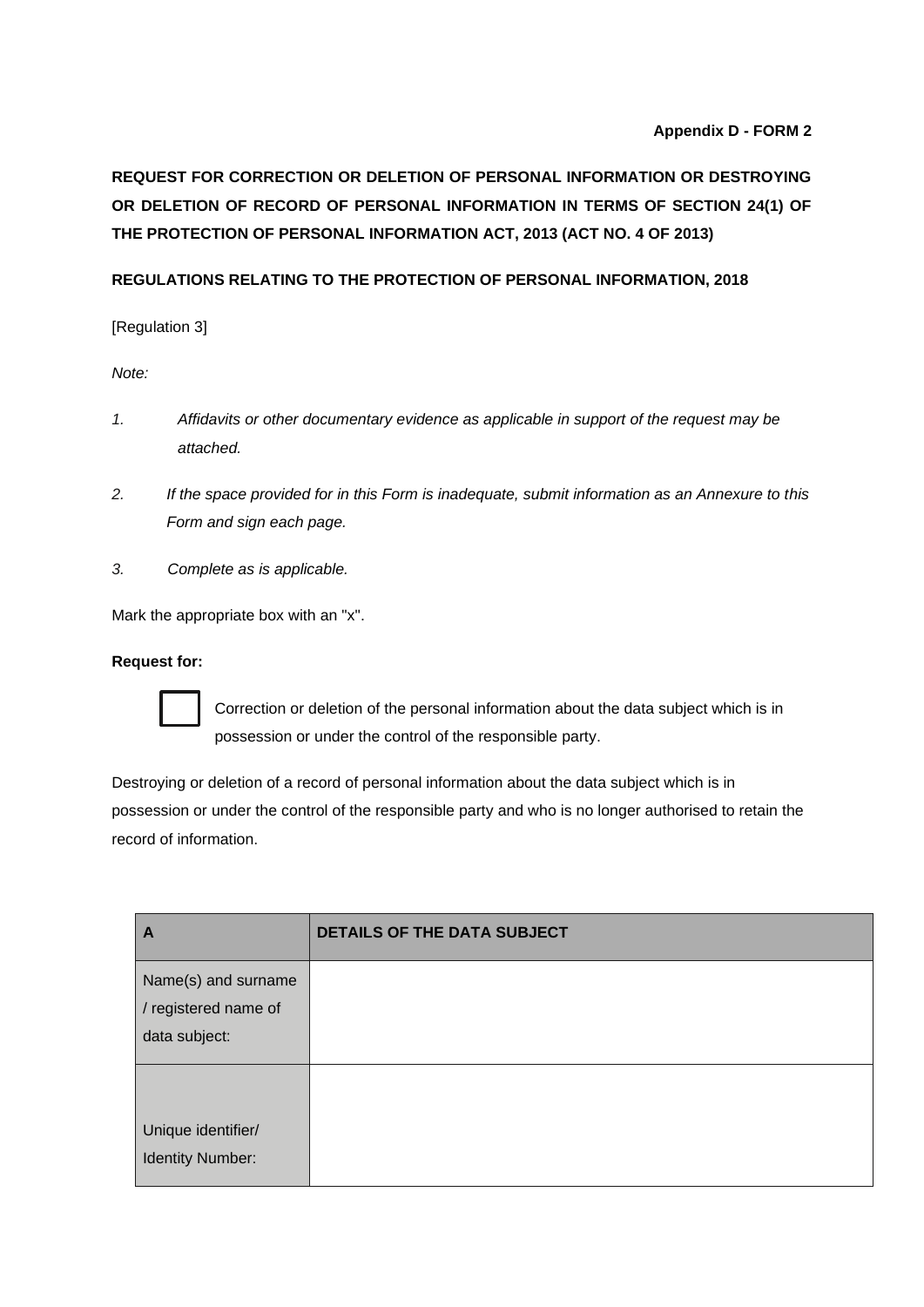| Residential, postal or                                            |                                                                      |
|-------------------------------------------------------------------|----------------------------------------------------------------------|
| business address:                                                 |                                                                      |
|                                                                   | Code (<br>$\big)$                                                    |
| Contact number(s):                                                |                                                                      |
| Fax number/E-mail<br>address:                                     |                                                                      |
| $\, {\bf B}$                                                      | DETAILS OF RESPONSIBLE PARTY                                         |
| Name(s) and surname<br>/ registered name of<br>responsible party: |                                                                      |
| Residential, postal or<br>business address:                       |                                                                      |
|                                                                   |                                                                      |
|                                                                   |                                                                      |
|                                                                   | Code (<br>$\mathcal{E}$                                              |
| Contact number(s):                                                |                                                                      |
| Fax number/ E-mail<br>address:                                    |                                                                      |
| $\mathbf C$                                                       | INFORMATION TO BE CORRECTED/DELETED/ DESTRUCTED/<br><b>DESTROYED</b> |
|                                                                   |                                                                      |
|                                                                   |                                                                      |
|                                                                   |                                                                      |
|                                                                   |                                                                      |